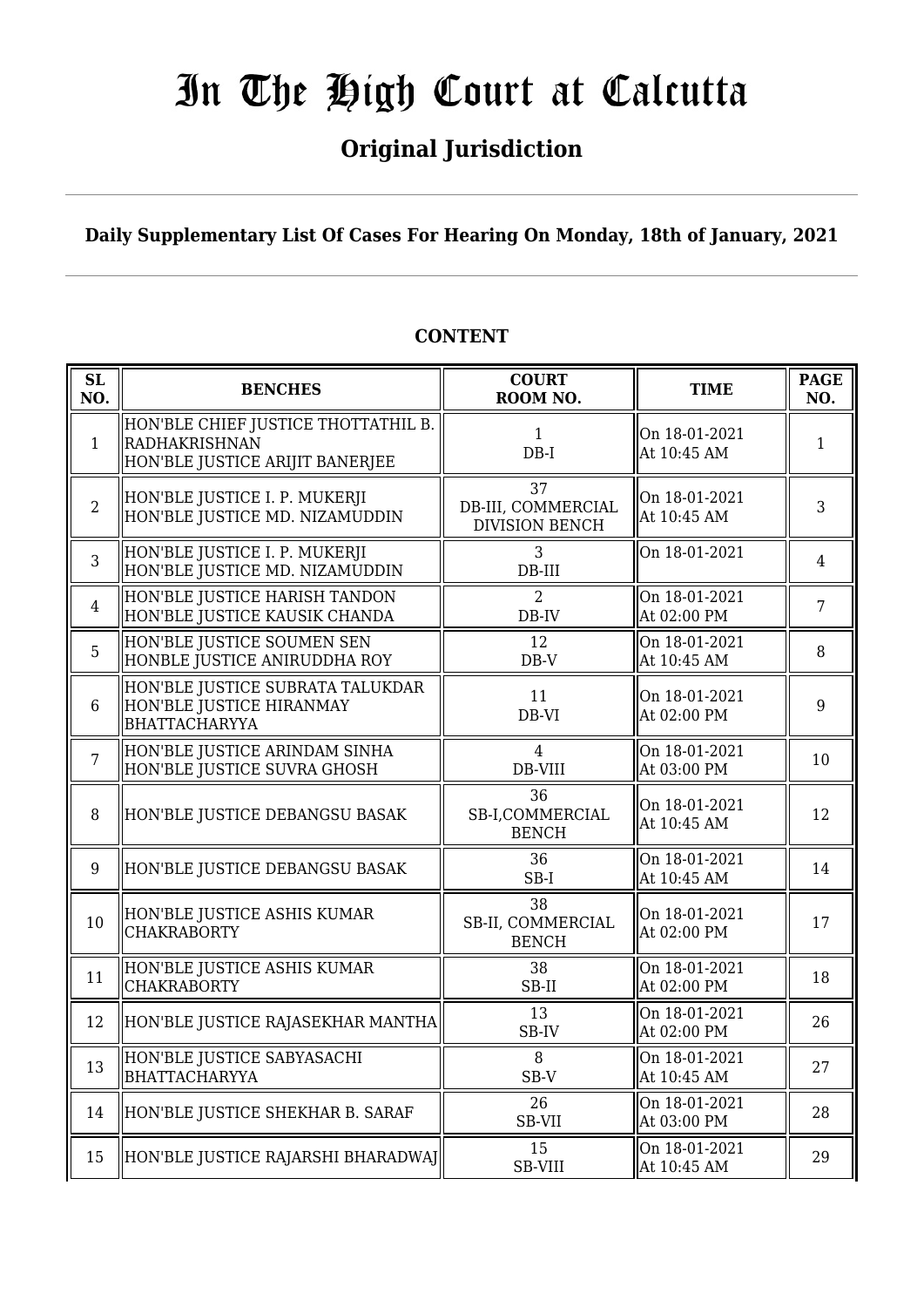| SL<br>NO. | <b>BENCHES</b>                           | <b>COURT</b><br>ROOM NO. | <b>TIME</b>                  | <b>PAGE</b><br>NO. |
|-----------|------------------------------------------|--------------------------|------------------------------|--------------------|
| 16        | HON'BLE JUSTICE RAVI KRISHAN KAPUR       | 10<br>$SB-X$             | On 18-01-2021<br>At 10:45 AM | 30                 |
| 17        | HON'BLE JUSTICE ARINDAM<br>MUKHERJEE     | 23<br>SB-XI              | On 18-01-2021<br>At 02:00 PM | 31                 |
| 18        | HON'BLE JUSTICE BISWAJIT BASU            | 18<br>SB-XII             | On 18-01-2021<br>At 10:45 AM | 33                 |
| 19        | HON'BLE JUSTICE AMRITA SINHA             | 24<br><b>SB-XIII</b>     | On 18-01-2021<br>At 10:45 AM | 34                 |
| 20        | HON'BLE JUSTICE ABHIJIT<br> GANGOPADHYAY | 22<br><b>SB-XIV</b>      | On 18-01-2021<br>At 03:30 PM | 36                 |
| 21        | HON'BLE JUSTICE JAY SENGUPTA             | 32                       | On 18-01-2021<br>At 03:00 PM | 37                 |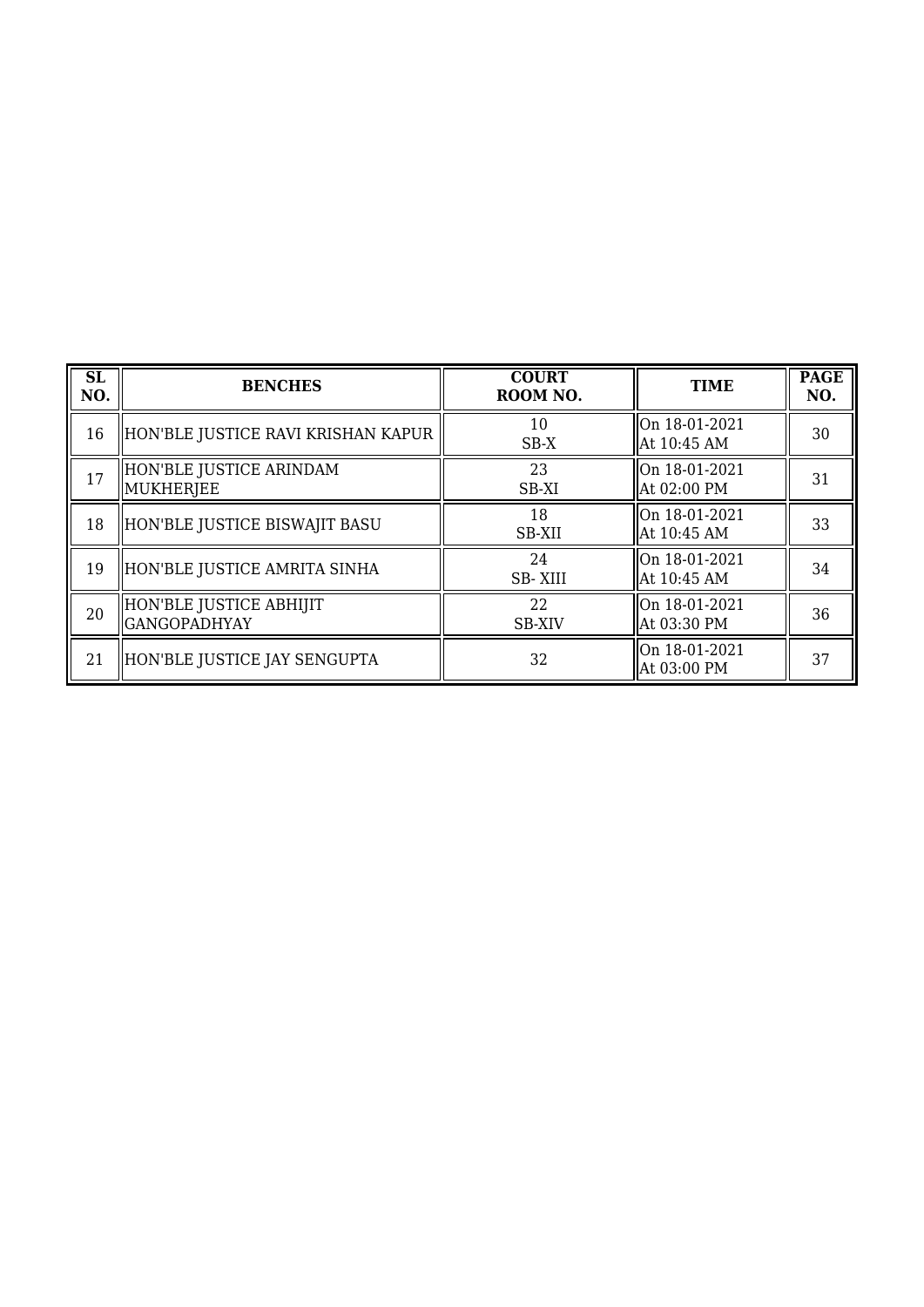

## **Original Side**

**DAILY CAUSELIST For Monday The 18th January 2021** AT 10:45 A.M.

**COURT NO. 1**

### **DIVISION BENCH (DB-I)**

### **HON'BLE CHIEF JUSTICE THOTTATHIL B. RADHAKRISHNAN HON'BLE JUSTICE ARIJIT BANERJEE**

#### **(VIA VIDEO CONFERENCE)**

#### **ON AND FROM WEDNESDAY, THE 13TH JANUARY, 2021 - APPEALS FROM ORDERS RELATING TO RESIDUARY UNDER GROUP - IX INCLUDING APPLICATIONS CONNECTED THERETO;**

**PUBLIC INTEREST LITIGATION; CRIMINAL CONTEMPT MATTERS;**

**APPEALS UNDER SECTION 19(1)(a) OF THE CONTEMPT OF COURT'S ACT; APPLICATIONS UNDER SECTION 27 OF THE ELECTRICITY REGULATORY COMMISSION ACT, 1998, INCLUDING APPLICATIONS CONNECTED THERETO;**

**HABEAS CORPUS;**

**ANY OTHER MATTER, IRRESPECTIVE OF CLASSIFICATION, AS DIRECTED BY THE HON'BLE CHIEF JUSTICE.**

**NOTE:MATTERS WILL BE TAKEN UP THROUGH PHYSICAL HEARING ONLY WHEN BOTH THE PARTIES ARE AGREED.**

> **NOTE:(1) ON THURSDAY, APPEALS FROM ORDERS RELATING TO RESIDUARY UNDER GROUP-IX INCLUDING APPLICATIONS CONNECTED THERETO, WILL BE TAKEN UP.**

**(2) ON FRIDAY, PUBLIC INTEREST LITIGATION MATTERS WILL BE TAKEN UP.**

**NOTE: NO MENTIONING IN COURT**

### **PUBLIC INTEREST LITIGATION**

1 IA NO. GA/31/2020 (Old No: GA/353/2020) STATE OF WEST BENGAL Vs UNION OF INDIA. ABHISEK GUHO. M S YADAV., D. MITRA(RES.2)

In WPO/3794/1994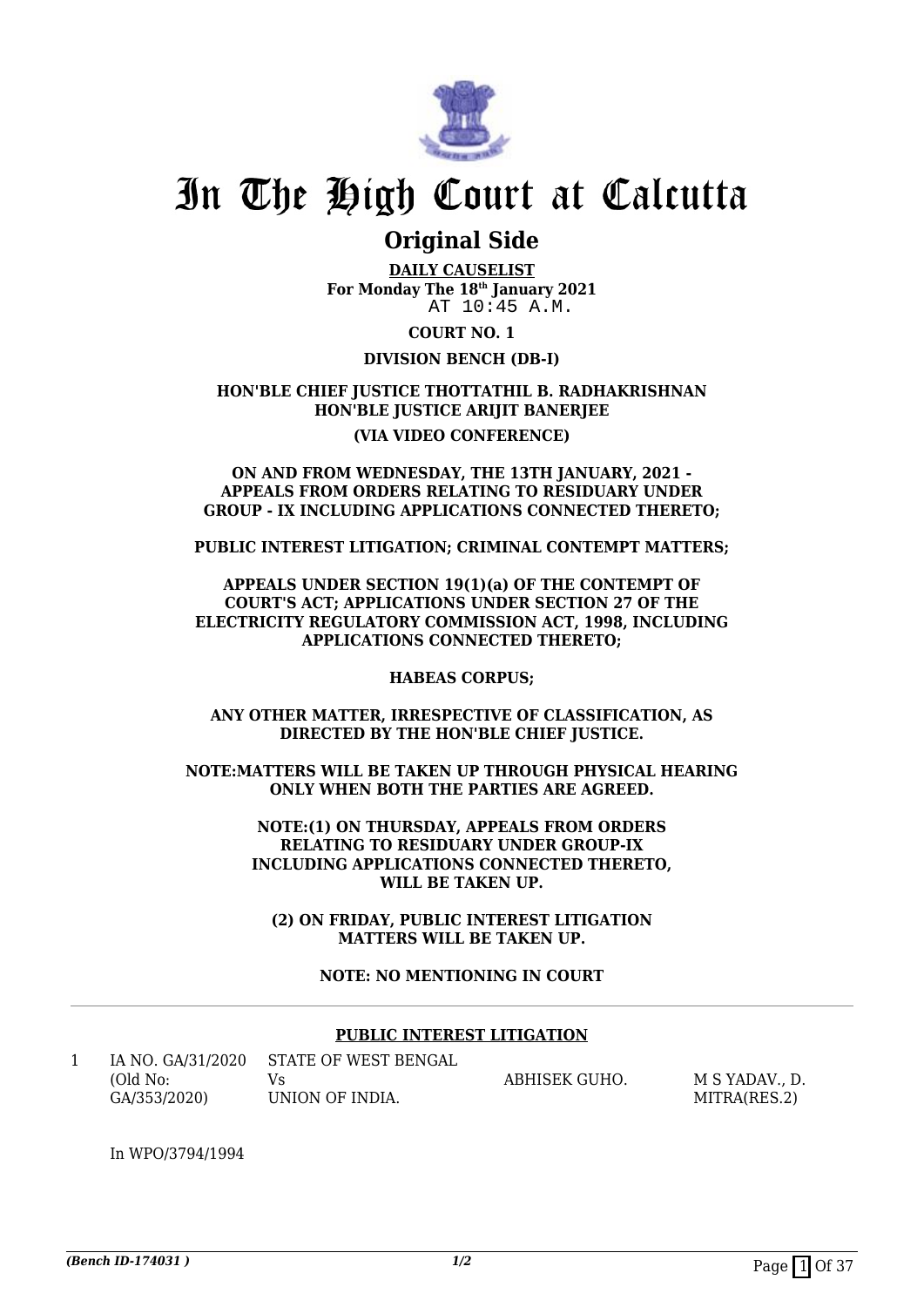| 2 | IA NO. GA/32/2020<br>In WPO/3794/1994 | STATE OF WEST BENGAL<br>Vs<br>UNION OF INDIA. | ABHISEK GUHO. | M S YADAV., D.<br>MITRA(RES.2) |
|---|---------------------------------------|-----------------------------------------------|---------------|--------------------------------|
| 3 | IA NO. GA/33/2020<br>In WPO/3794/1994 | STATE OF WEST BENGAL<br>Vs<br>UNION OF INDIA. | ABHISEK GUHO. | M S YADAV., D.<br>MITRA(RES.2) |
| 4 | IA NO. GA/34/2020<br>In WPO/3794/1994 | STATE OF WEST BENGAL<br>Vs<br>UNION OF INDIA. | ABHISEK GUHO. | M S YADAV., D.<br>MITRA(RES.2) |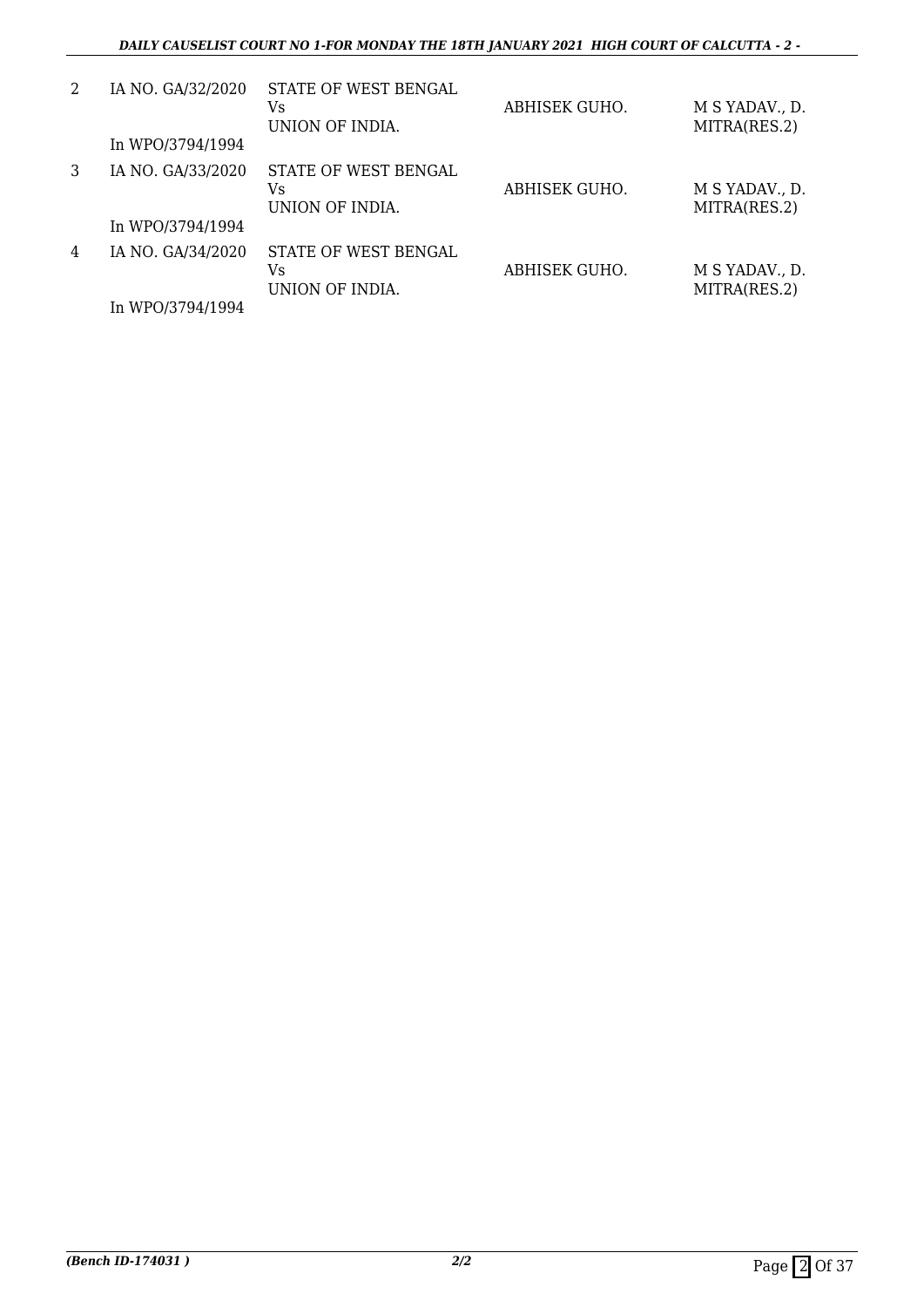

## **Original Side**

**DAILY CAUSELIST For Monday The 18th January 2021**

**COURT NO. 37**

**DIVISION BENCH (DB-III, COMMERCIAL DIVISION BENCH)**

**AT 10:45 AM**

**HON'BLE JUSTICE I. P. MUKERJI HON'BLE JUSTICE MD. NIZAMUDDIN (VIA VIDEO CONFERENCE)**

#### **NOTE:MATTERS WILL BE TAKEN UP THROUGH PHYSICAL HEARING ONLY WHEN BOTH THE PARTIES ARE AGREED.**

**NOTE: (1) THIS LIST WILL BE TAKEN UP EVERYDAY FROM 10:45 A.M. TILL RECESS OR UNTIL ITS EXHAUSTION WHICHEVER IS EARLIER.**

**(2) IF THERE IS NO COMMERCIAL COURT MATTERS IN THE LIST, MENTIONING OF COMMERCIAL COURT MATTERS WILL BE ENTERTAINED AT COURT NO. 3 ON THE REGULAR BASIS.**

**(3) COMMERCIAL COURT SHALL NOT SIT AT COURT NO. 37 IF THERE IS NO COMMERCIAL MATTER.**

### **APPEALS FROM ORDERS**

1 APO/160/2020 WITH AS/5/2020 JINDAL ITF LIMITED AND ANR VS I - MARINE INFRATECH (INDIA) PVT LTD SUMITA SHAW

IA NO: GA/1/2020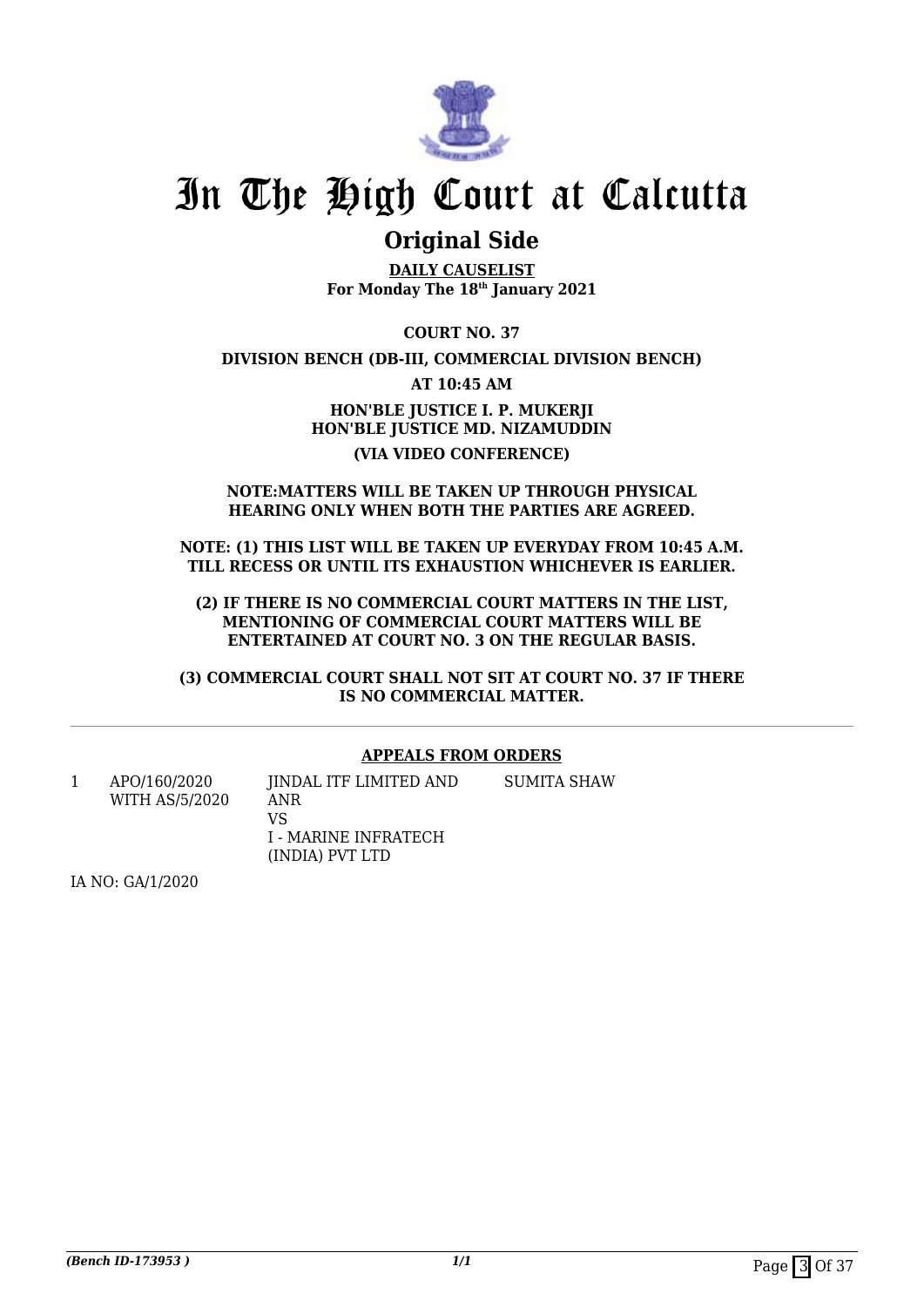

## **Original Side**

**DAILY CAUSELIST For Monday The 18th January 2021**

### **COURT NO. 3**

### **DIVISION BENCH (DB-III)**

### **HON'BLE JUSTICE I. P. MUKERJI HON'BLE JUSTICE MD. NIZAMUDDIN**

**AFTER COMMERCIAL COURT**

**------------------------------------------**

### **(VIA VIDEO CONFERENCE)**

**ON AND FROM FRIDAY, 15TH JANUARY, 2021 TO FRIDAY, 29TH JANUARY, 2021 - WILL TAKE, IN ADDITION TO THEIR OWN LIST AND DETERMINATION, THE LIST AND DETERMINATION OF HON'BLE JUSTICE RAJESH BINDAL AND HON'BLE JUSTICE ANIRUDDHA ROY.**

> **NOTE:MATTERS WILL BE TAKEN UP THROUGH PHYSICAL HEARING ONLY WHEN BOTH THE PARTIES ARE AGREED.**

**NOTE: (1)THIS LIST WILL BE TAKEN UP AT 2:00 P.M. OR AT 10:45 A.M. IF THERE IS NO COMMERCIAL COURT MATTERS OR ON EXHAUSTION OF THE COMMERCIAL COURT LIST WHICHEVER IS EARLIER**

**(2) IF THERE IS NO COMMERCIAL COURT MATTERS IN THE LIST, MENTIONING OF COMMERCIAL COURT MATTERS WILL BE ENTERTAINED AT COURT NO. 3 ON THE REGULAR BASIS. (3) COMMERCIAL COURT SHALL NOT SIT AT COURT NO. 37 IF THERE IS NO COMMERCIAL MATTER. (4) MENTIONING WILL BE ENTERTAINED ONLY ON MONDAY.**

#### **TO BE MENTIONED**

1 APD/41/2019 [S.A.] WITH CS/302/2005 PUNJAB NATIONAL BANK VS APEEJAY HOPUSE PRIVATE LIMITED PRATYUSH PATWARI

### **NEW APPLICATIONS**

| IA NO. GA/4/2021 | SYED ABBAS ALI AND ANR.            | ABHIJIT SARKAR |
|------------------|------------------------------------|----------------|
|                  | Vs.                                | ABHIJIT SARKAR |
|                  | WITH CS/1013/1933 NAWAB ABED JAHAN |                |
| In APO/50/2019   | BEGUM AND ANR.                     |                |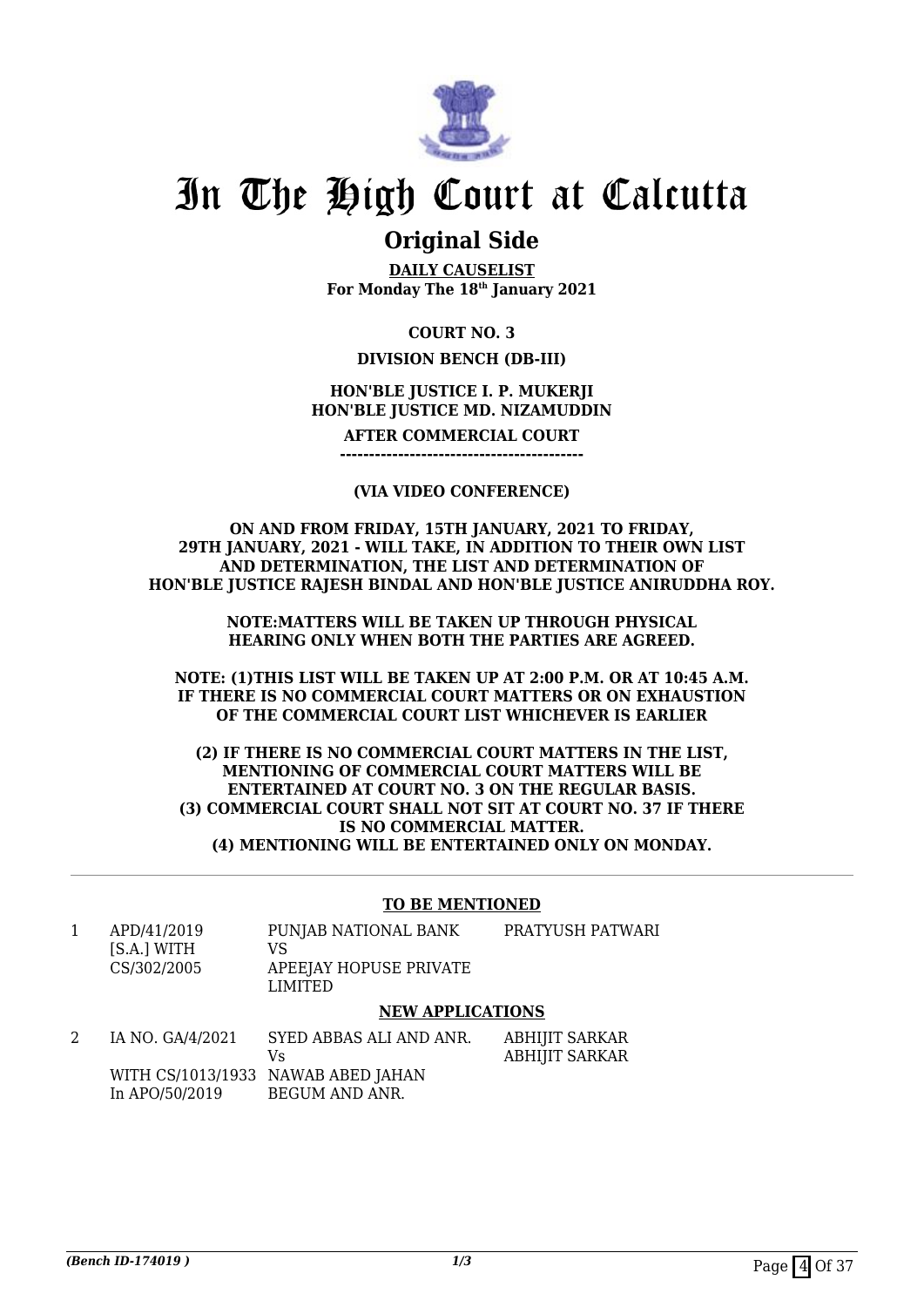| 3 | APO/150/2020 UNION OF INDIA<br>WITH AP/171/2007 VS | RADHA CHEMICALS                                    | <b>APARNA BANERJEE</b>     |
|---|----------------------------------------------------|----------------------------------------------------|----------------------------|
|   |                                                    |                                                    |                            |
|   | IA NO: GA/1/2020, GA/2/2020                        |                                                    |                            |
|   |                                                    | <b>APPEALS FROM DECREE</b>                         |                            |
| 4 | IA NO. GA/6/2020                                   | STATE OF RAJASTHAN &<br>ANR.<br>Vs.                | ATISH GHOSH<br>ATISH GHOSH |
|   | In APD/63/2013                                     | I.K.MERCHANTS LIMITED.<br>$&$ ORS.                 |                            |
| 5 | APD/46/2019<br>WITH CS/361/2012                    | MAHUA MOITRA<br>VS.<br>DIPAK KUMAR GHOSH &<br>ORS. | FOX & MANDAL               |
|   | IA NO: GA/1/2018(Old No:GA/1169/2018)              |                                                    |                            |
|   |                                                    | <b>APPEALS FROM ORDERS</b>                         |                            |
| 6 | APO/42/2020<br>WITH CS 61/2014                     | SURAVEE BUSINESS<br><b>SERVICES PVT LTD</b><br>VS  | C K JAIN AND CO            |

IA NO: GA/1/2020(Old No:GA/611/2020), GA/2/2020(Old No:GA/612/2020)

LTD

CHITTAVALSAH JUTE MILLS

#### **WRIT APPEALS**

| APO/163/2019<br><b>WITH</b> | THE KOLKATA MUNICIPAL<br>CORPORATION AND ORS. | H. S. MONDAL |
|-----------------------------|-----------------------------------------------|--------------|
| WPO/337/2018                | VS                                            |              |
|                             | M/S. JAGANNATH                                |              |
|                             | ENTERPRISE AND ORS.                           |              |

IA NO: GA/1/2020(Old No:GA/406/2020), GA/2/2020

| 8 | APO/463/2014<br>WITH WPO<br>420/2013 | CHENNAI NETWORK<br>INFRASTRUCTURE LIMITED<br>$\&$ ANR.<br>VS<br>KOLKATA MUNICIPAL | H.N. DATTA & CO. |
|---|--------------------------------------|-----------------------------------------------------------------------------------|------------------|
|   |                                      |                                                                                   |                  |
|   |                                      | CORPORATION & ORS.                                                                |                  |

IA NO: GA/2/2019

| 9  | APO/467/2014<br>WITH WPO<br>388/2014                                                | <b>DISHNET WIRELESS</b><br>LIMITED & ORS.<br>VS<br>THE KOLKATA MUNICIPAL<br><b>CORPORATION &amp; ORS.</b> | <b>ATISH GHOSH &amp;</b><br><b>ASSOCIATES</b> |
|----|-------------------------------------------------------------------------------------|-----------------------------------------------------------------------------------------------------------|-----------------------------------------------|
| 10 | APO/471/2014<br>WITH WPO 11/2013<br>FMA 807/2015 CAN<br>11536/2014 (A/S<br>MATTERS) | INDUS TOWERS LTD & ORS.<br>VS<br>THE KOLKATA MUNICIPAL<br><b>CORPORATION &amp; ORS.</b>                   | KHAITAN & CO                                  |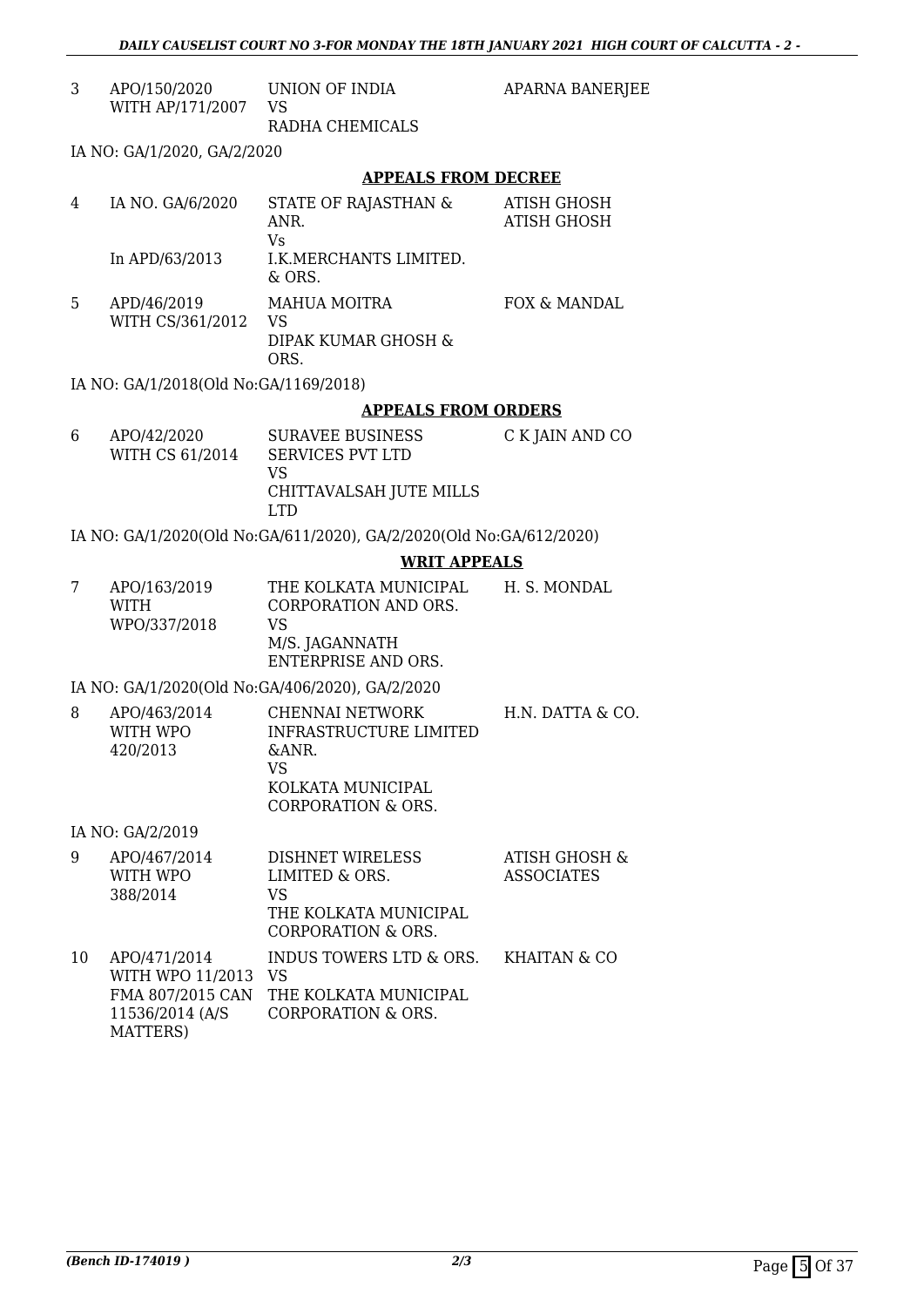| 11 | APO/475/2014<br>WITH WPO<br>339/2014        | VIOM NET WORKS LIMITED H.N. DATTA & CO.<br>AND ANOTHER<br><b>VS</b><br>KOLKATA MUNICIPAL<br><b>CORPORATION AND</b><br><b>OTHERS</b> |                                          |                                     |
|----|---------------------------------------------|-------------------------------------------------------------------------------------------------------------------------------------|------------------------------------------|-------------------------------------|
|    | IA NO: GA/3/2019                            |                                                                                                                                     |                                          |                                     |
| 12 | APO/248/2016<br>WITH WPO<br>2662/1996       | THE CALCUTTA MUNICIPAL<br><b>CORPORATION &amp; ORS</b><br><b>VS</b><br>THE CRICKET ASSOCIATION<br>OF BENGAL & ORS                   | H.S. MONDAL                              | <b>KAUSHIK</b><br>MANDAL(FOR RES.1) |
| 13 | APO/554/2017<br>WITH WPO 49/2017 VS         | DEBRAJ DHUR & ORS<br>KOLKATA MUNICIPAL<br><b>CORPORATION &amp; ORS</b>                                                              | PINGAL<br><b>BHATTACHARYYA</b>           |                                     |
|    | IA NO: GA/2/2017(Old No:GA/3496/2017)       |                                                                                                                                     |                                          |                                     |
| 14 | APO/555/2017                                | KOLKATA MUNICIPAL<br>WITH WPO/49/2017 CORPORATION & ANR.<br><b>VS</b><br>DEBRAJ DHUR & ORS.                                         | H. S. MONDAL                             |                                     |
| 15 | APO/164/2019<br><b>WITH</b><br>WPO/338/2019 | THE KOLKATA MUNICIPAL<br>CORPORATION AND ORS.<br><b>VS</b><br>M/S. INPULSE HEALTH<br>CARE AND ORS.                                  | H. S. MONDAL                             |                                     |
|    |                                             | IA NO: GA/1/2020(Old No:GA/407/2020), GA/2/2020                                                                                     |                                          |                                     |
| 16 | APO/208/2019<br>WITH WPO<br>1811/2003       | SALMA BEGUM & ANR.<br><b>VS</b><br>ANANJAN MITTER & ORS.                                                                            | MR BRATIN KUMAR<br><b>DEY</b>            |                                     |
|    |                                             | IA NO: GA/4/2019(Old No:GA/392/2019), GA/5/2019(Old No:GA/393/2019)                                                                 |                                          |                                     |
| 17 | APO/34/2020<br>WITH WPO<br>1442/2008        | <b>COMMISSIONER OF</b><br>CENTRAL EXCISE,<br>KOLKATA-IV,<br>COMMISSIONERATE,<br><b>VS</b><br>ASSAM TUBES LTD. & ORS.                | <b>BHASKAR PROSAD</b><br><b>BANERJEE</b> |                                     |
|    |                                             | IA NO: GA/1/2017(Old No:GA/1892/2017), GA/2/2017(Old No:GA/1893/2017)                                                               |                                          |                                     |
| 18 | APO/136/2020<br><b>WITH</b><br>WPO/340/2018 | M/S JAGANNATH<br><b>ENTERPRISE AND ANR</b><br><b>VS</b><br>THE KOLKATA MUNICIPAL<br><b>CORPORATION AND ORS</b>                      | <b>MAYUKH MAITRA</b>                     |                                     |
|    | IA NO: GA/2/2020                            |                                                                                                                                     |                                          |                                     |
| 19 | APO/138/2020<br><b>WITH</b><br>WPO/339/2018 | M/S IMPULSE HEALTH<br><b>CARE AND ORS</b><br><b>VS</b><br>THE KOLKATA MUNICIPAL<br><b>CORPORATION AND ORS</b>                       | <b>MAYUKH MAITRA</b>                     |                                     |
|    | IA NO: GA/2/2020                            |                                                                                                                                     |                                          |                                     |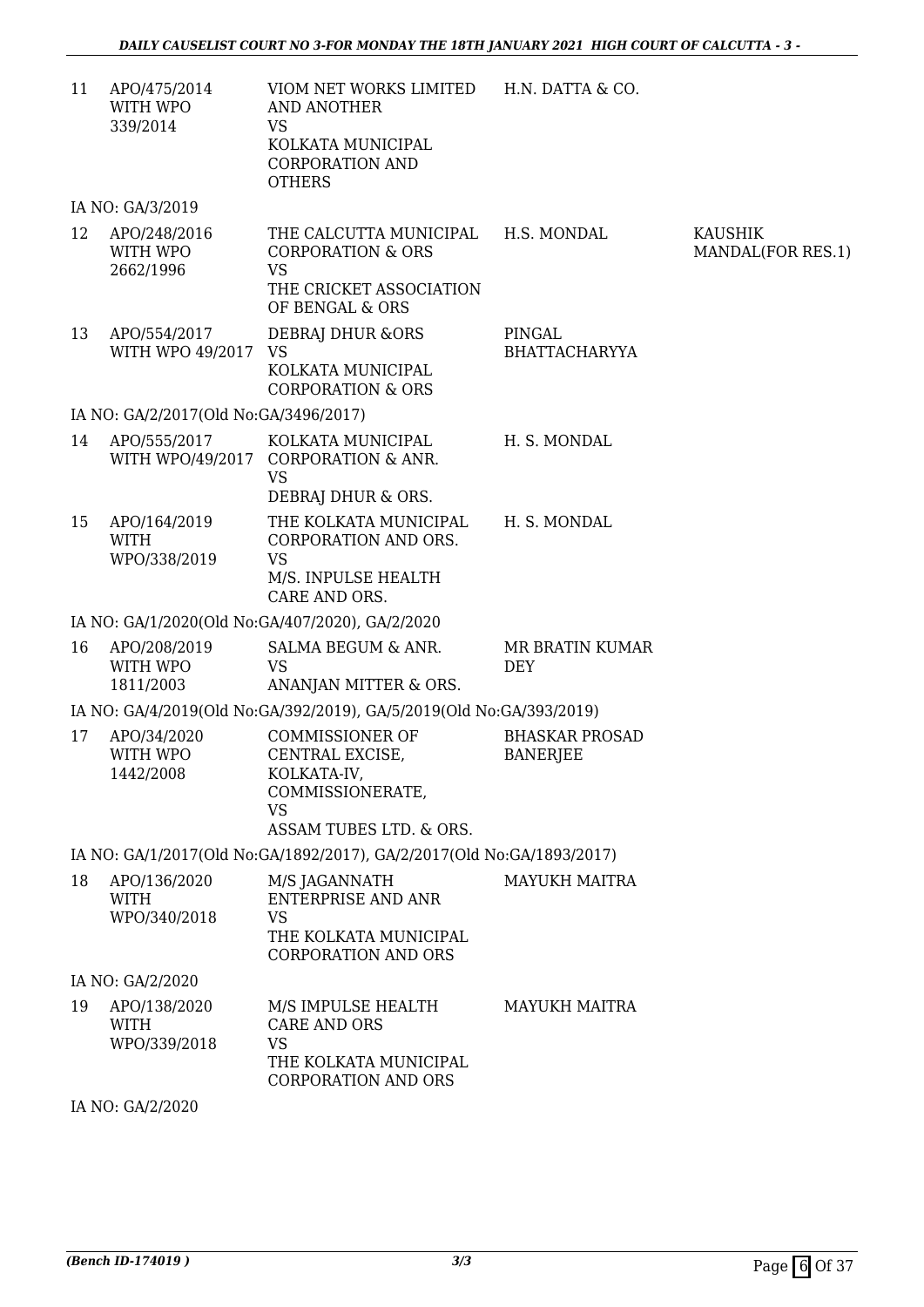

## **Original Side**

**DAILY CAUSELIST For Monday The 18th January 2021**

> **COURT NO. 2 DIVISION BENCH (DB-IV)**

> > **AT 2:00 PM**

## **HON'BLE JUSTICE HARISH TANDON HON'BLE JUSTICE KAUSIK CHANDA (VIA VIDEO CONFERENCE)**

### **NOTE:MATTERS WILL BE TAKEN UP THROUGH PHYSICAL HEARING ONLY WHEN BOTH THE PARTIES ARE AGREED.**

### **NEW APPLICATIONS**

1 APO/127/2020 WITH WPO/1552/2010 M/S. GANAPATI TECHNOLOGY SERVICES PRIVATE LIMITED AND ANR VS THE STATE OF WEST BENGAL AND ORS ARINDAM PAUL

IA NO: GA/1/2020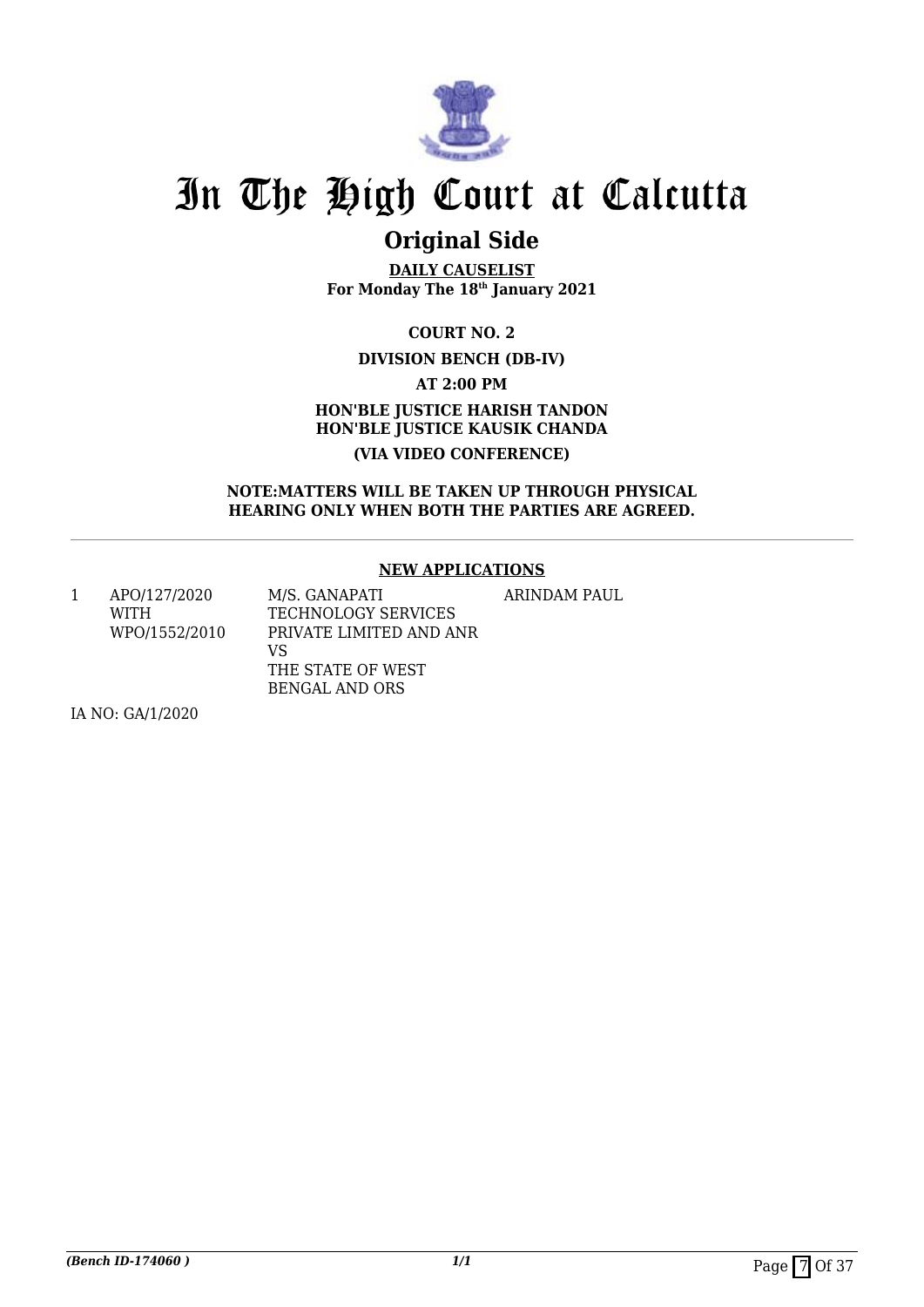

## **Original Side**

**DAILY CAUSELIST For Monday The 18th January 2021**

**COURT NO. 12**

**DIVISION BENCH (DB-V )**

**AT 10:45 AM HON'BLE JUSTICE SOUMEN SEN HONBLE JUSTICE ANIRUDDHA ROY (VIA VIDEO CONFERENCE)**

#### **NOTE:MATTERS WILL BE TAKEN UP THROUGH PHYSICAL HEARING ONLY WHEN BOTH THE PARTIES ARE AGREED.**

**NOTE: ORIGINAL SIDE MATTERS SHALL BE TAKEN UP ON TUESDAY AT THE FIRST SITTING OF THE COURT.**

**NOTE: MENTIONING WILL BE ALLOWED STRICTLY UPON NOTICE TO THE OTHER SIDE.**

**ON AND FROM MONDAY, 18 TH JANUARY, 2021 TO FRIDAY, 29TH JANUARY, 2021 WILL SIT TOGETHER AND TAKE THE LIST AND DETERMINATION OF HON'BLE JUSTICE SOUMEN SEN AND HON'BLE JUSTICE SAUGATA BHATTACHARYYA.**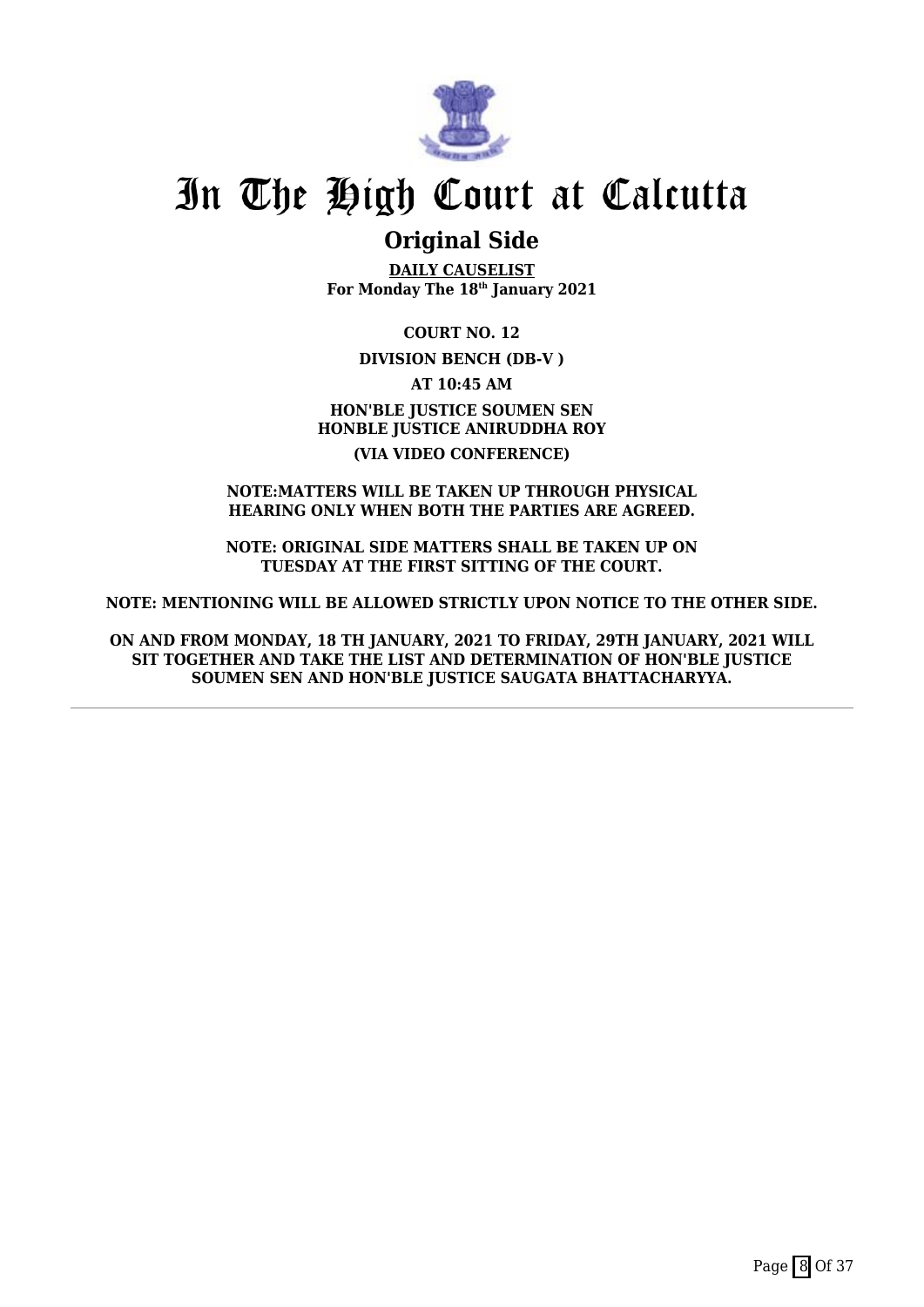

## **Original Side**

**DAILY CAUSELIST For Monday The 18th January 2021**

**COURT NO. 11**

**DIVISION BENCH (DB-VI)**

**AT 2:00 PM**

**HON'BLE JUSTICE SUBRATA TALUKDAR HON'BLE JUSTICE HIRANMAY BHATTACHARYYA (VIA VIDEO CONFERENCE)**

**NOTE:MATTERS WILL BE TAKEN UP THROUGH PHYSICAL HEARING ONLY WHEN BOTH THE PARTIES ARE AGREED.**

**ON TUESDAY AND THURSDAY ORIGINAL SIDE MATTERS WILL BE TAKEN UP AFTER RECESS.**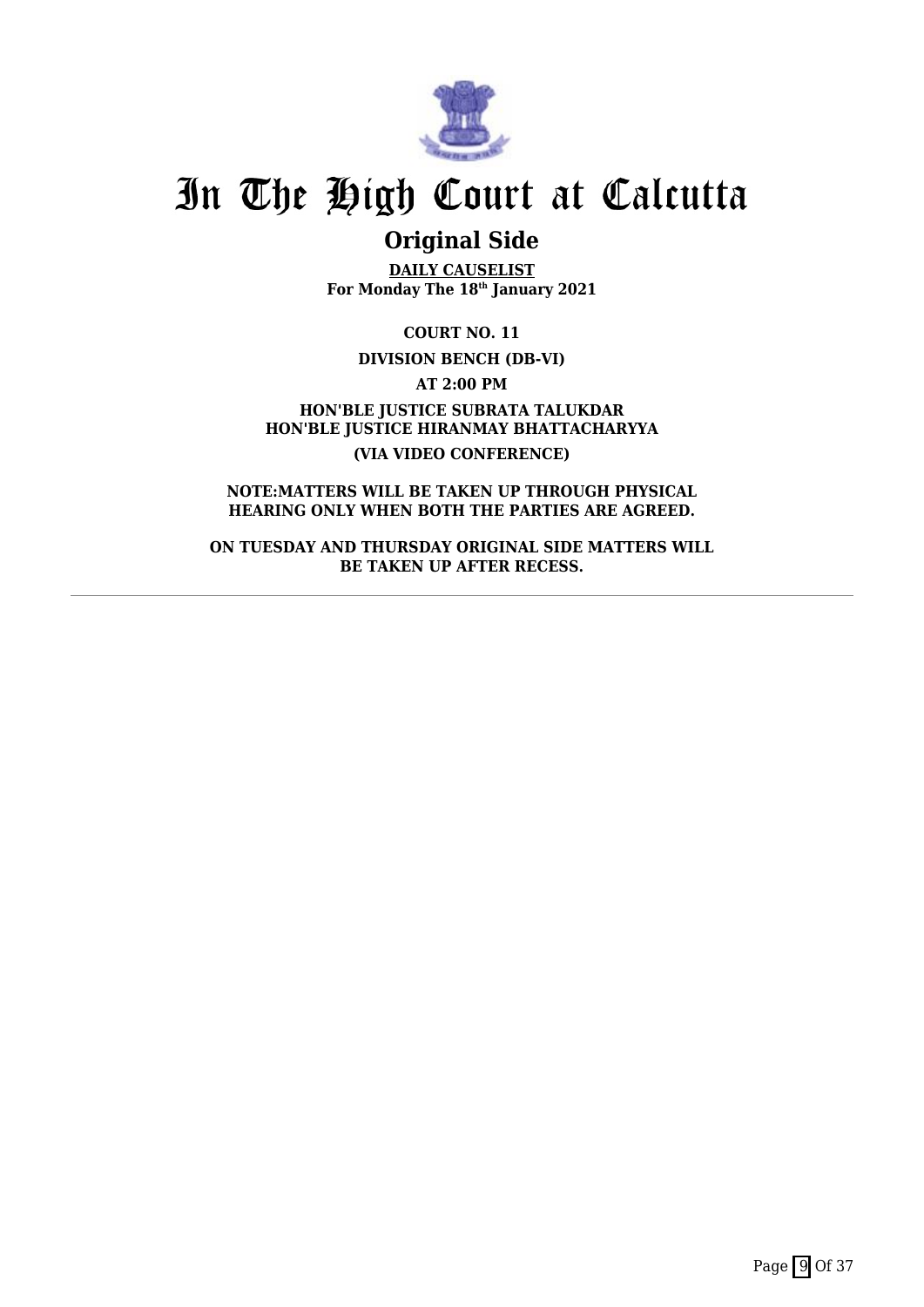

## **Original Side**

**DAILY CAUSELIST For Monday The 18th January 2021**

**COURT NO. 4**

### **DIVISION BENCH (DB-VIII)**

**AT 3:00 PM**

### **HON'BLE JUSTICE ARINDAM SINHA HON'BLE JUSTICE SUVRA GHOSH (VIA VIDEO CONFERENCE)**

#### **NOTE:MATTERS WILL BE TAKEN UP THROUGH PHYSICAL HEARING ONLY WHEN BOTH THE PARTIES ARE AGREED.**

### **APPEALS FROM ORDERS**

| $\mathbf{1}$   | IA NO. GA/1/2020<br>(Old No:<br>GA/260/2020)<br>In APOT/4/2020 | TRUSTEES OF BALMER<br>LAWRIE AND CO LTD AND<br><b>ORS</b><br>Vs<br><b>BALMER LAWRIE AND CO</b><br>LTD EX OFFICERS FORUM<br><b>AND ORS</b> | KUSHAGRA SHAH<br>KUSHAGRA SHAH                                             |
|----------------|----------------------------------------------------------------|-------------------------------------------------------------------------------------------------------------------------------------------|----------------------------------------------------------------------------|
| $\overline{2}$ | APO/25/2020<br>WITH WPO/67/2015 VS                             | <b>MANAS BOSE</b><br>THE STATE OF WEST<br><b>BENGAL &amp; ORS</b>                                                                         | MR. GOLAM<br><b>MOHAMMAD</b>                                               |
|                |                                                                | IA NO: GA/2/2019(Old No:GA/366/2019), GA/3/2020(Old No:GA/115/2020)                                                                       |                                                                            |
| 3              | APO/54/2020<br><b>WITH</b><br>WPO/395/2019                     | YOGITA GAURISARIA<br><b>VS</b><br>HIGH COURT AT CALCUTTA<br><b>AND ORS</b>                                                                | L P MANOT AND CO                                                           |
| 4              | APO/57/2020<br><b>WITH</b><br>WPO/394/2019                     | <b>SMITA GAURISARIA</b><br><b>VS</b><br>HIGH COURT AT CALCUTTA<br><b>AND ORS</b>                                                          | L PMANOT AND CO                                                            |
| 5              | IA NO. GA/1/2021<br>In APOT/2/2021                             | SOMJIT BANERJEE<br><b>V<sub>S</sub></b><br>UNION OF INDIA AND ORS                                                                         | <b>ANJAN</b><br><b>BHATTACHARYA</b><br><b>ANJAN</b><br><b>BHATTACHARYA</b> |
| 6              | APO/4/2021                                                     | <b>TARUN KUMAR MONDAL</b><br><b>VS</b><br>THE HONBLE HIGH COURT<br>AT CALCUTTA SERVICE<br>THROUGH REGISTRAR<br><b>GENERAL , AND ORS</b>   | SANJAY MUKHERJEE                                                           |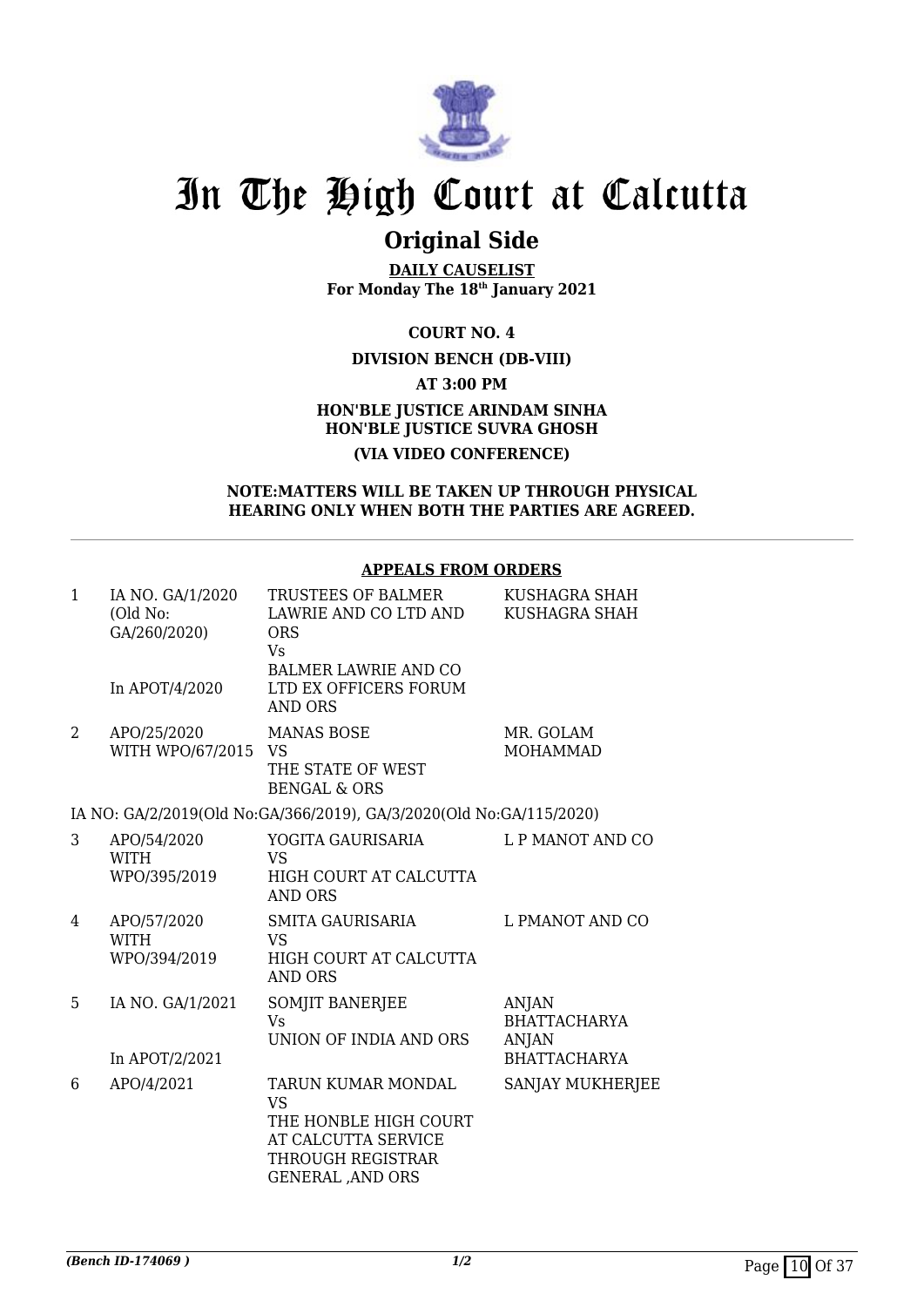SANJAY MUKHERJEE

7 APO/5/2021 TARUN KUMAR MONDAL VS REGISTRAR GENERAL ,AND ORS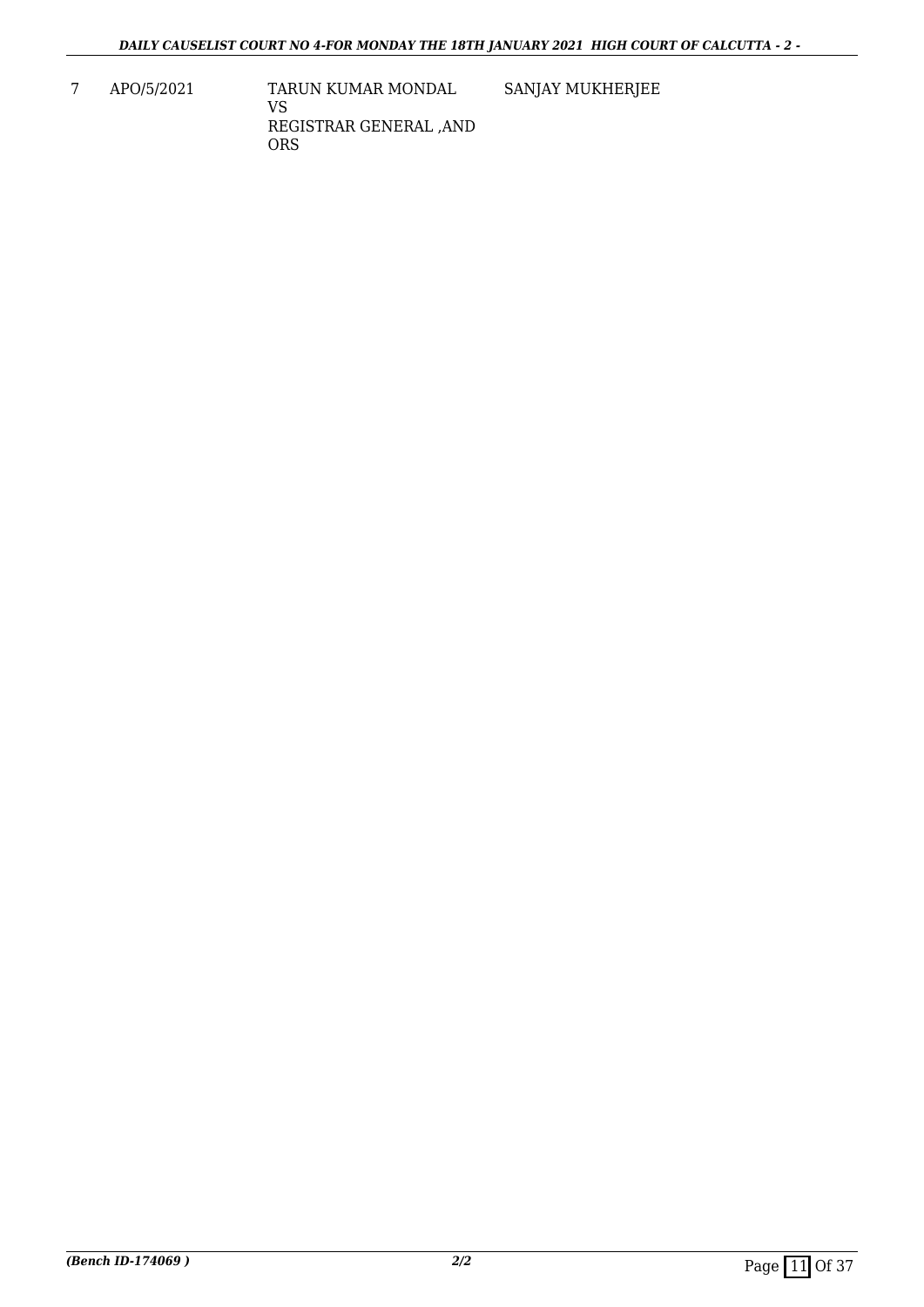

## **Original Side**

**DAILY CAUSELIST For Monday The 18th January 2021**

**COURT NO. 36 SINGLE BENCH (SB-I,COMMERCIAL BENCH) AT 10:45 AM HON'BLE JUSTICE DEBANGSU BASAK (VIA VIDEO CONFERENCE)**

### **NOTE:MATTERS WILL BE TAKEN UP THROUGH PHYSICAL HEARING ONLY WHEN BOTH THE PARTIES ARE AGREED.**

### **PRESENTATION OF PLAINT**

| 1 | CS/5/2021        | M/S. GHOSE ESTATES<br><b>VS</b>                                                                                                      | D. N. MISRA                                |
|---|------------------|--------------------------------------------------------------------------------------------------------------------------------------|--------------------------------------------|
|   |                  | DEBSONS PRIVATE LIMITED                                                                                                              |                                            |
|   | IA NO: GA/1/2021 |                                                                                                                                      |                                            |
|   |                  | <b>NEW MOTION (UNDER COMMERCIAL DIVISION)</b>                                                                                        |                                            |
| 2 | IA NO. GA/3/2020 | <b>VINAY PAROLIA</b><br>Vs<br>K. S. IMPEX AND ORS.                                                                                   | H. N. DATTA AND CO.<br>H. N. DATTA AND CO. |
|   | In CS/180/2019   |                                                                                                                                      |                                            |
| 3 | IA NO. GA/1/2020 | <b>DASCON SOURAV</b><br><b>COMMERCIAL PRIVATE</b><br><b>LIMITED</b>                                                                  | SAPTARSHI KUMAR<br>MAL<br>SAPTARSHI KUMAR  |
|   | In CS/131/2020   | Vs<br><b>CREST LOGISTICS AND</b><br>ENGINEERS PVT. LTD.                                                                              | <b>MAL</b>                                 |
| 4 | IA NO. GA/1/2021 | GAJENDRA KUMAR RAIJADA<br><b>Vs</b><br>PRABHA SURANA AND ORS                                                                         | <b>S AGARWAL</b><br><b>S AGARWAL</b>       |
|   | In CS/171/2020   |                                                                                                                                      |                                            |
| 5 | IA NO. GA/1/2021 | SHANTINATH COMMERCIAL<br><b>SERVICES PVT LTD</b><br><b>Vs</b>                                                                        | SUNITA AGARWAL<br><b>SUNITA AGARWAL</b>    |
|   | In CS/172/2020   | <b>SURANA MERCANTILES PVT</b><br><b>LTD AND ORS</b>                                                                                  |                                            |
| 6 | AP/250/2020      | <b>SREI INFRASTRUCTURE</b><br><b>FINANCE LIMITED</b><br><b>VS</b><br><b>SUPREME</b><br><b>INFRASTRUCTURE INDIA</b><br><b>LIMITED</b> | <b>SAUBHIK</b><br><b>CHOWDHURY</b>         |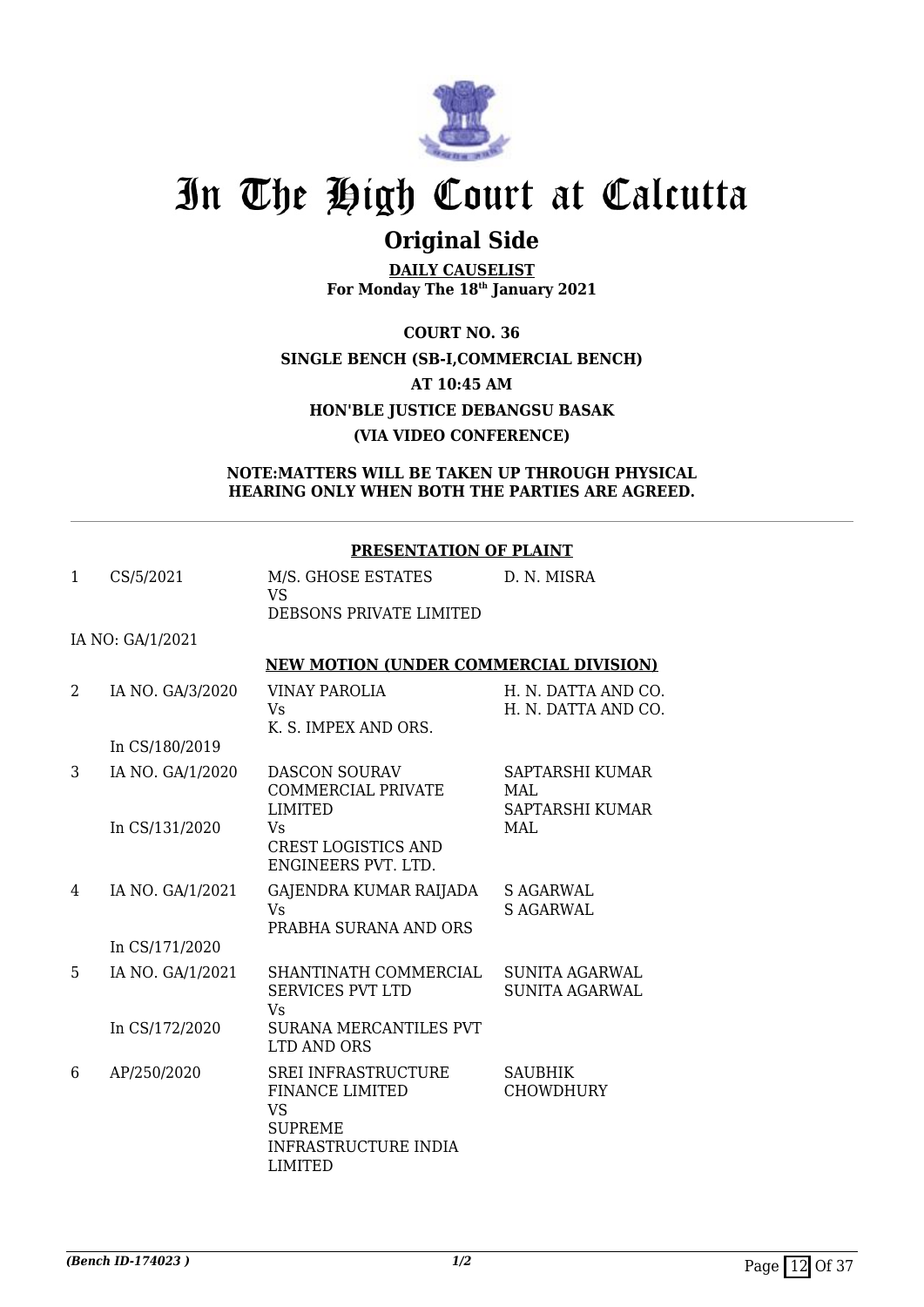| 7  | AP/2/2021                                     | PAPILLON DEVELOPERS<br><b>LLP</b><br><b>VS</b><br>DEBJYOTI PAULN AND ANR                                                                | DSP LAW<br><b>ASSOCIATES</b>               |
|----|-----------------------------------------------|-----------------------------------------------------------------------------------------------------------------------------------------|--------------------------------------------|
| 8  | AP/13/2021                                    | M/S GANAPATI<br>TECHNOLOGY SERVICES P<br><b>LTD</b><br><b>VS</b><br>THE STATE FISHERIES<br><b>DEVELOPMENT</b><br><b>CORPORATION LTD</b> | SINGHANIA AND CO                           |
| 9  | AP/16/2021                                    | SK. JASIMUDDIN<br><b>VS</b><br>CHOLAMANDALAM<br><b>INVESTMENT AND</b><br>FINANCE CO. LTD.                                               | MUKHERJE<br><b>ASSOCIATES</b>              |
| 10 | AP/17/2021                                    | SK. MOFIZUDDIN<br><b>VS</b><br>CHOLAMANDALAM<br><b>INVESTMENT AND</b><br>FINANCE CO. LTD.                                               | MUKHERJE<br><b>ASSOCIATES</b>              |
|    |                                               | <b>ADJOURNED MOTION (UNDER COMMERCIAL DIVISION)</b>                                                                                     |                                            |
|    |                                               | (AT 2.00 P.M.)                                                                                                                          |                                            |
| 11 | IA NO. GA/1/2019<br>(Old No:<br>GA/2140/2019) | <b>VINAY PAROLIA</b><br>Vs<br>K. S. IMPEX AND ORS.                                                                                      | H. N. DATTA AND CO.<br>H. N. DATTA AND CO. |
|    | In CS/180/2019                                |                                                                                                                                         |                                            |
| 12 | IA NO. GA/1/2019<br>(Old No:<br>GA/2693/2019) | SOUTH CITY PROJECTS<br>(KOLKATA) LTD.<br>Vs<br><b>IDEAL REAL ESTATES PVT</b><br>LTD.                                                    | AJAY GAGGAR<br><b>AJAY GAGGAR</b>          |
|    | In CS/255/2019                                |                                                                                                                                         |                                            |
| 13 | IA NO. GA/1/2020                              | JUPITER RUBBER PRIVATE<br><b>LIMITED</b><br>Vs                                                                                          | DEBDEEP SINHA<br>DEBDEEP SINHA             |
|    | In CS/137/2020                                | <b>BERRY COTTS PRIVATE</b><br><b>LIMITED</b>                                                                                            |                                            |
| 14 | AP/255/2020                                   | QUIPPO INFRASTRUCTURE<br>LIMITED<br><b>VS</b><br><b>A2Z INFRASERVICES</b><br>LIMITED AND ANR.                                           | MULLICK AND CO.                            |
|    | IA NO: GA/1/2020, GA/2/2020                   |                                                                                                                                         |                                            |
|    | $1.5$ $\Lambda$ D/10/2021                     | $CDT$ $CMC$ $(TU)$                                                                                                                      | <b>DEDAMOCULL DIMINA</b>                   |

15 AP/18/2021 GPT SMC (JV) VS THE KOLKATA MUNICIPAL CORPORATION DEBANGSHU DINDA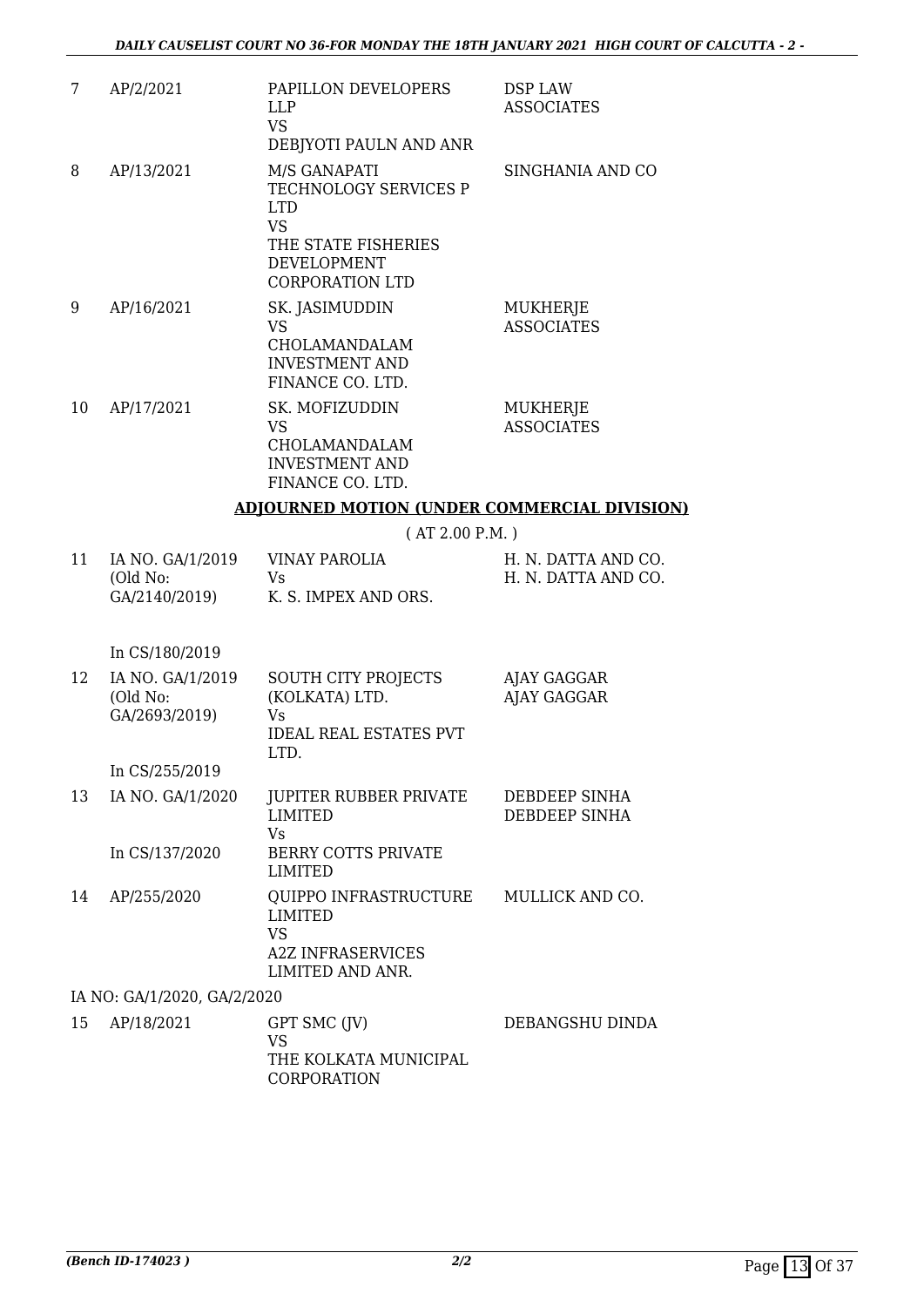

## **Original Side**

**DAILY CAUSELIST For Monday The 18th January 2021**

## **COURT NO. 36 SINGLE BENCH (SB-I) AT 10:45 AM HON'BLE JUSTICE DEBANGSU BASAK (VIA VIDEO CONFERENCE)**

#### **NOTE:MATTERS WILL BE TAKEN UP THROUGH PHYSICAL HEARING ONLY WHEN BOTH THE PARTIES ARE AGREED.**

### **PRESENTATION OF PLAINT**

| CS/2/2021 | TITAGARH WAGONS<br>LIMITED | SAYANTAN BOSE |
|-----------|----------------------------|---------------|
|           | VS<br>INDRAJIT BHARADWAJ   |               |

IA NO: GA/1/2021

#### **NEW MOTIONS**

| 2 | IA NO. GA/39/2020<br>In CS/388/2014                            | JASPER MOTORS PRIVATE<br>LIMITED & ANR.<br>Vs.<br><b>BASANTEE ECODRIVE</b><br>PRIVATE LIMITED & ORS.      | KANISHK SINHA<br>KANISHK SINHA                | <b>SOUVIK MAZUMDAR</b><br>(134, 139)<br><b>SOUVIK MAZUMDAR</b><br>$(134, 139 \& 145)$                                    |
|---|----------------------------------------------------------------|-----------------------------------------------------------------------------------------------------------|-----------------------------------------------|--------------------------------------------------------------------------------------------------------------------------|
| 3 | IA NO. GA/5/2020<br>(Old No:<br>GA/627/2020)<br>In CS/252/2018 | MANMATHA NAH GHOSH &<br><b>ANR</b><br>Vs.<br>RAMKRISHNA DAS AND amp<br><b>ORS</b>                         | <b>VICTOR MOSES</b><br>VICTOR MOSES & CO      | <b>SOUMITRA</b><br><b>GANGULY FOR RES 4</b><br>IN GA 3520 OF 2018,<br>KOUSHIK BHATTA<br>FOR DEF 1,2,3<br><b>SOUMITRA</b> |
|   |                                                                |                                                                                                           |                                               | <b>GANGULY FOR RES 4</b><br>IN GA 3520 OF 2018,<br>KOUSHIK BHATTA<br>FOR DEF 1,2,3                                       |
| 4 | IA NO. GA/2/2020                                               | <b>SUMITRA SHAW</b><br><b>Vs</b><br><b>AMIT KUMAR SHAW</b>                                                | CHATTERJEE, SIL<br>AND CO.<br>CHATTERJEE, SIL |                                                                                                                          |
|   | In CS/37/2020                                                  |                                                                                                           | AND CO.                                       |                                                                                                                          |
| 5 | AP/137/2020                                                    | SREI EQUIPMENT FINANCE<br>LIMITED<br><b>VS</b><br>MAA CHINNAMASTIKA<br>PROJECT PRIVATE LIMITED<br>AND ANR | <b>ABM ASOCIATES</b>                          |                                                                                                                          |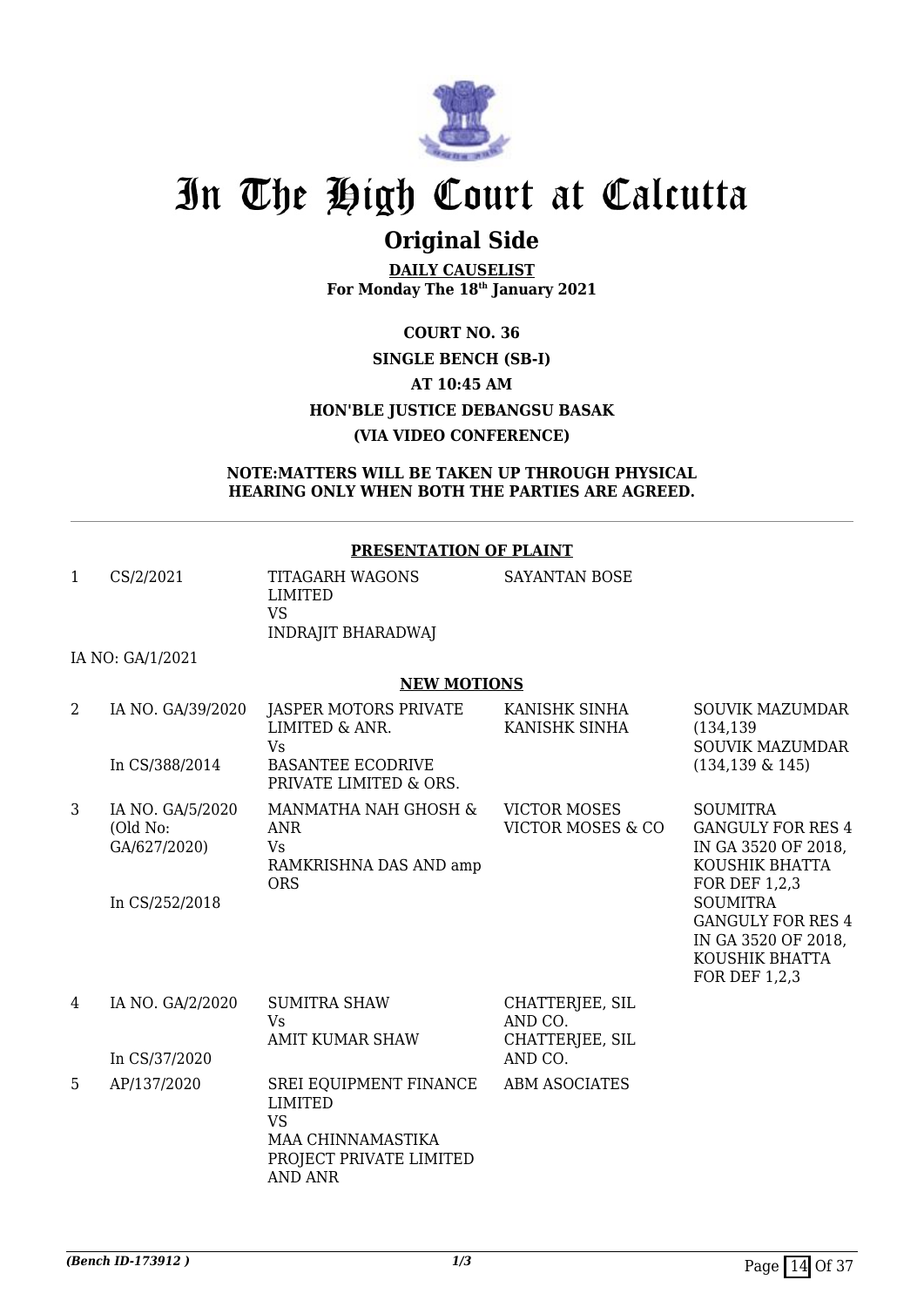| 6  | AP/383/2020<br>[S.A.]                          | M/S SOUTH CITY PROJECTS<br>KOLKATA LIMITED AND<br><b>ANR</b><br><b>VS</b><br>KOLKATA MUNICIPAL<br>DEVELOPMENT AUTHORITY | SAPTARSHI DATTA                                                   |                                                         |
|----|------------------------------------------------|-------------------------------------------------------------------------------------------------------------------------|-------------------------------------------------------------------|---------------------------------------------------------|
|    |                                                | <b>NEW CHAMBER APPLICATIONS</b>                                                                                         |                                                                   |                                                         |
| 7  | IA NO. GA/4/2020                               | RAJ KUMARI VERMA @<br><b>BHAMA @ SONI</b><br><b>Vs</b>                                                                  | <b>SUNITA AGARWAL</b><br><b>SUNITA AGARWAL</b>                    |                                                         |
|    | In CS/120/2010                                 | SAMPAT DEVI KULTHIA &<br>ANR.                                                                                           |                                                                   |                                                         |
| 8  | IA NO. GA/2/2021                               | E. D. ENTERPRISES<br>PRIVATE LIMITED                                                                                    | <b>SHIVANGI THARD</b><br><b>SHIVANGI THARD</b>                    |                                                         |
|    | In CS/136/2020                                 | <b>Vs</b><br>KAISER BEGUM AND ANR.                                                                                      |                                                                   |                                                         |
|    |                                                | <b>ADJOURNED MOTION</b>                                                                                                 |                                                                   |                                                         |
|    |                                                | (AT 2:00 P.M. )                                                                                                         |                                                                   |                                                         |
| 9  | IA NO. GA/16/2018<br>(Old No:<br>GA/3209/2018) | RADHESHYAM BHARTIA<br><b>Vs</b><br>MANJU BHARTIA & ORS.                                                                 | SANJAY KUMAR BAID<br>M/S JALAN & CO.                              | JHARNA GHOSH, D.<br>MITRA, PRAMOD<br><b>KUMAR KEDIA</b> |
|    | In CS/100038/1995                              |                                                                                                                         |                                                                   |                                                         |
| 10 | IA NO. GA/7/2020<br>(Old No:<br>GA/532/2020)   | <b>GULMARG ESTATES</b><br>PRIVATE LIMITED<br>Vs<br>SANTANU SARKAR & ORS.                                                | SAMRAT MUKHERJI<br><b>SAMRAT MUKHERJI</b>                         |                                                         |
|    | In CS/46/2008                                  |                                                                                                                         |                                                                   |                                                         |
| 11 | IA NO. GA/3/2012<br>(Old No:<br>GA/3369/2012)  | <b>SUMITRA DEVI SHAH &amp;</b><br>ORS.<br>Vs<br><b>BHUSHAN STEELS LTD</b>                                               | <b>SUNITA AGARWAL</b><br><b>SUNITA AGARWAL</b>                    |                                                         |
|    | In CS/54/2012                                  |                                                                                                                         |                                                                   |                                                         |
| 12 | IA NO. GA/10/2020<br>(Old No:<br>GA/468/2020)  | M/S. SPOXY<br>CONSTRUCTIONS PVT LTD<br>Vs<br>ARUNA ASOPA AND ORS                                                        | NILAY SENGUPTA<br>NILAY SENGUPTA                                  |                                                         |
|    | In CS/197/2014                                 |                                                                                                                         |                                                                   |                                                         |
| 13 | IA NO. GA/5/2015<br>(Old No:<br>GA/3799/2015)  | M/S. SPOXY<br>CONSTRUCTIONS PVT LTD<br><b>Vs</b><br>ARUNA ASOPA AND ORS                                                 | PRADEEP KUMAR<br>NILAY SENGUPTA                                   |                                                         |
|    | In CS/197/2014                                 |                                                                                                                         |                                                                   |                                                         |
| 14 | IA NO. GA/7/2018<br>(Old No:<br>GA/948/2018)   | RUCHI SOYA INDUSTRIES<br><b>LIMITED</b><br><b>Vs</b><br>AVR STORAGE TANK                                                | <b>ASHOK KUMAR</b><br>SINGH<br><b>ASHOK KUMAR</b><br><b>SINGH</b> |                                                         |

In CS/241/2016

TERMINAL PVT. LTD. &

ANR.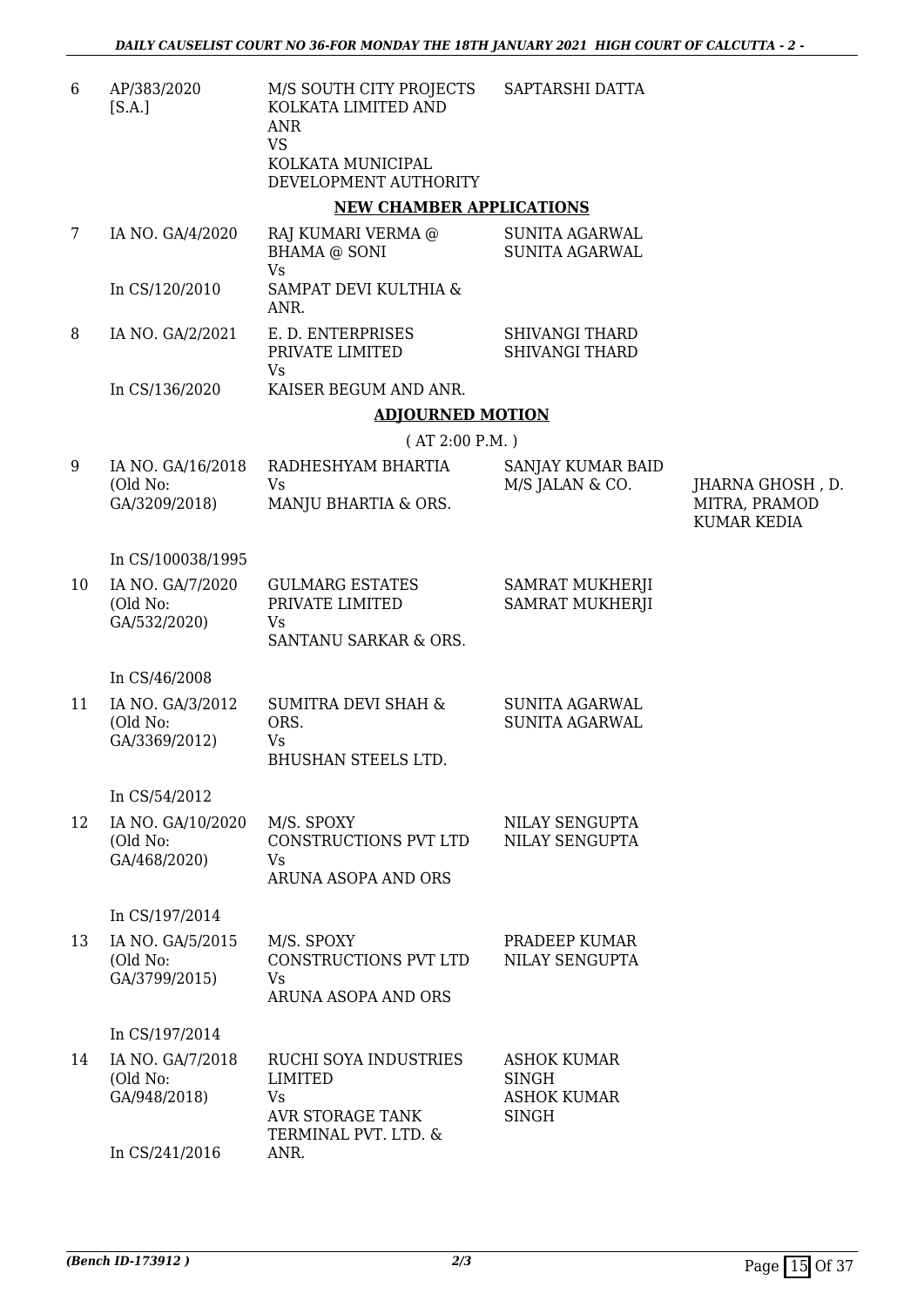| 15 | IA NO. GA/12/2019<br>(Old No:<br>GA/2522/2019) | SURJIDHAR MULLICK<br><b>Vs</b><br><b>GUNADHAR MULLICK &amp;</b><br><b>ORS</b>                 | S. JALAN<br>S. JALAN & CO.               |                                        |
|----|------------------------------------------------|-----------------------------------------------------------------------------------------------|------------------------------------------|----------------------------------------|
|    | In CS/82/2017                                  |                                                                                               |                                          |                                        |
| 16 | ATA/7/2018<br>[S.A.]                           | DIPAK KORURI & ANR.<br><b>VS</b><br>ARABINDA PRASAD KARURI<br>& ORS.                          | <b>SUNITI CHATTERJEE</b>                 | <b>ANUP</b><br>MUKHOPADHYAY<br>(RES.1) |
|    |                                                | IA NO: GA/1/2019, GA/2/2019, GA/3/2019, GA/4/2019(Old No:GA/2430/2019)                        |                                          |                                        |
| 17 | IA NO. GA/2/2020<br>(Old No:<br>GA/331/2020)   | <b>SPX FLOW TECHNOLOGY</b><br>SINGAPORE PTE LTD<br><b>V<sub>S</sub></b><br><b>SANJAY JAIN</b> | <b>FOX</b><br>FOX & MANDAL               |                                        |
|    | In RVWO/33/2018                                |                                                                                               |                                          |                                        |
| 18 | IA NO. GA/2/2019<br>(Old No:<br>GA/2842/2019)  | MITTAL PORTFOLIOS PVT.<br>LTD.<br><b>Vs</b><br>SUBIR KUMAR DAS & ORS.                         | ANS ASSOCIATES<br>ANS ASSOCIATES         |                                        |
|    | In CS/238/2018                                 |                                                                                               |                                          |                                        |
| 19 | IA NO. GA/1/2018<br>(Old No:<br>GA/3286/2018)  | <b>ABHISHEK BANERJEE</b><br><b>Vs</b><br>KAILASH VIJAYVARGIYA                                 | <b>SANJAY BASU</b><br><b>SANJAY BASU</b> | <b>NIKUNJ BERLIA</b>                   |
|    | In CS/243/2018                                 |                                                                                               |                                          |                                        |
| 20 | AID/1/2019                                     | CROCS INC.<br><b>VS</b><br>THE CONTROLLER OF<br>PATENTS AND DESIGNS<br><b>AND ORS</b>         | <b>TANMOY ROY</b>                        | <b>HARSH SHUKLA</b><br>(FOR RES.3)     |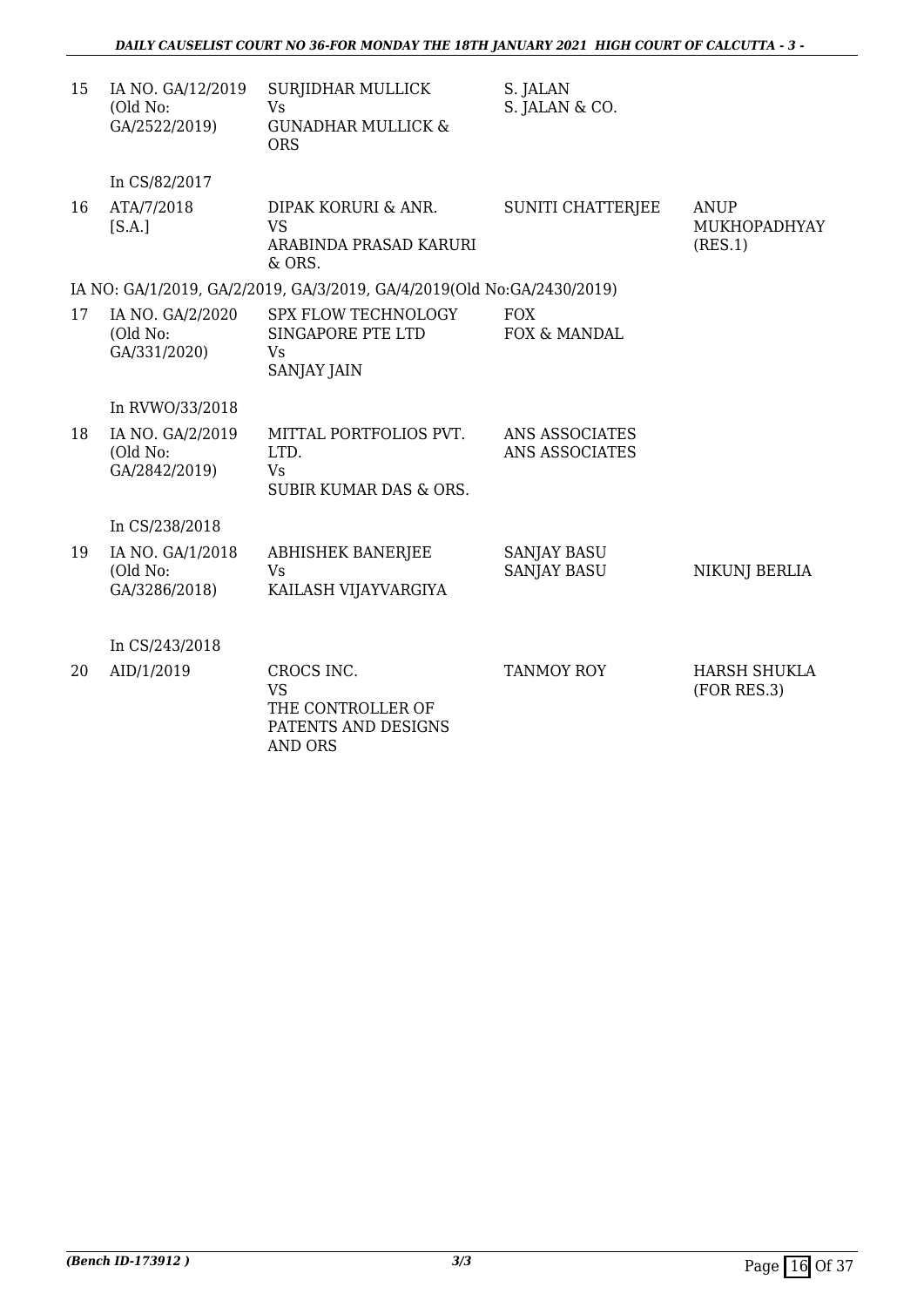

## **Original Side**

**DAILY CAUSELIST For Monday The 18th January 2021**

**COURT NO. 38 SINGLE BENCH (SB-II, COMMERCIAL BENCH) AT 2:00 PM HON'BLE JUSTICE ASHIS KUMAR CHAKRABORTY (VIA VIDEO CONFERENCE)**

**NOTE:MATTERS WILL BE TAKEN UP THROUGH PHYSICAL HEARING ONLY WHEN BOTH THE PARTIES ARE AGREED.**

**NOTE: ORIGINAL SIDE MATTERS WILL BE TAKEN UP FROM 2:00 P.M.**

**NOTE: MENTIONING WILL BE PERMITTED ONLY ON THE VIRTUAL MODE INDICATING GROUP(S) OR SECTION(S) ALONG WITH GROUND OF URGENCY.**

**NOTE: COMMERCIAL BENCH WILL BE TAKEN UP FIRST.**

**ON AND FROM MONDAY, 18TH JANUARY, 2021 TO FRIDAY, 29TH JANUARY, 2011 WILL TAKE, IN ADDITION TO HIS OWN LIST AND DETERMINATION, THE LIST AND DETERMINATION OF HON'BLE JUSTICE MOUSHUMI BHATTACHARYA.**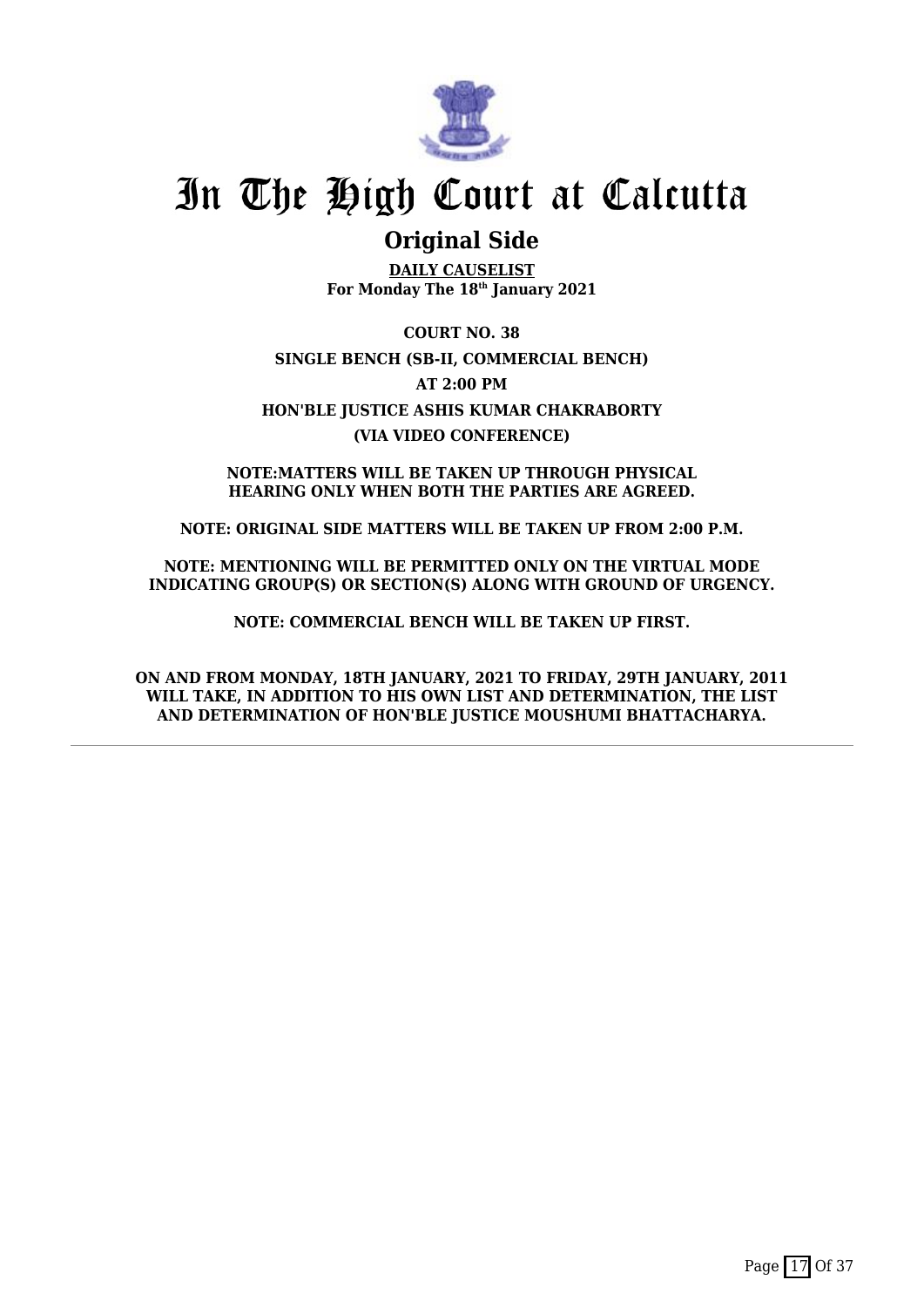

## **Original Side**

**DAILY CAUSELIST For Monday The 18th January 2021**

## **COURT NO. 38 SINGLE BENCH (SB-II) AT 2:00 PM HON'BLE JUSTICE ASHIS KUMAR CHAKRABORTY (VIA VIDEO CONFERENCE)**

#### **NOTE:MATTERS WILL BE TAKEN UP THROUGH PHYSICAL HEARING ONLY WHEN BOTH THE PARTIES ARE AGREED.**

### **NOTE: ORIGINAL SIDE MATTERS WILL BE TAKEN UP FROM 2:00 P.M.**

**NOTE: MENTIONING WILL BE PERMITTED ONLY ON THE VIRTUAL MODE INDICATING GROUP(S) OR SECTION(S) ALONG WITH GROUND OF URGENCY.**

**NOTE: COMMERCIAL BENCH WILL BE TAKEN UP FIRST.** 

**ON AND FROM MONDAY, 18TH JANUARY, 2021 TO FRIDAY, 29TH JANUARY, 2021 WILL TAKE, IN ADDITION TO HIS OWN LIST AND DETERMINATION, THE LIST AND DETERMINATION OF HON'BLE JUSTICE MOUSHUMI BHATTACHARYA.**

| <b>SALES BY COURT</b> |  |  |
|-----------------------|--|--|
|                       |  |  |

| IA NO. CA/10/2018 | IN THE MATTER OF : PLG | O/L, HIGH CURT |
|-------------------|------------------------|----------------|
| (Old No:          | POWER LTD -(IN LIQN)   | CALCUTTA       |
| CA/105/2018)      | Vs.                    | SOUVIK BHADRA  |

In CP/271/2012

- 2 IA NO. CA/8/2019 (Old No: CA/208/2019) In CP/437/2016 IN THE MATTER OF: SANWARIA CREATIONS PVT. LTD. -AND-Vs INTEX INDIA TRADING COMPANY PVT. LTD. CHOUDHURY'S LAW **OFFICES COMPANY MATTER ADJOURNED**
- 3 IA NO. CA/13/2020 In CP/271/2012 IN THE MATTER OF : PLG POWER LTD -AND-Vs OTO AUTOMATION S.R.L SOUVIK BHADRA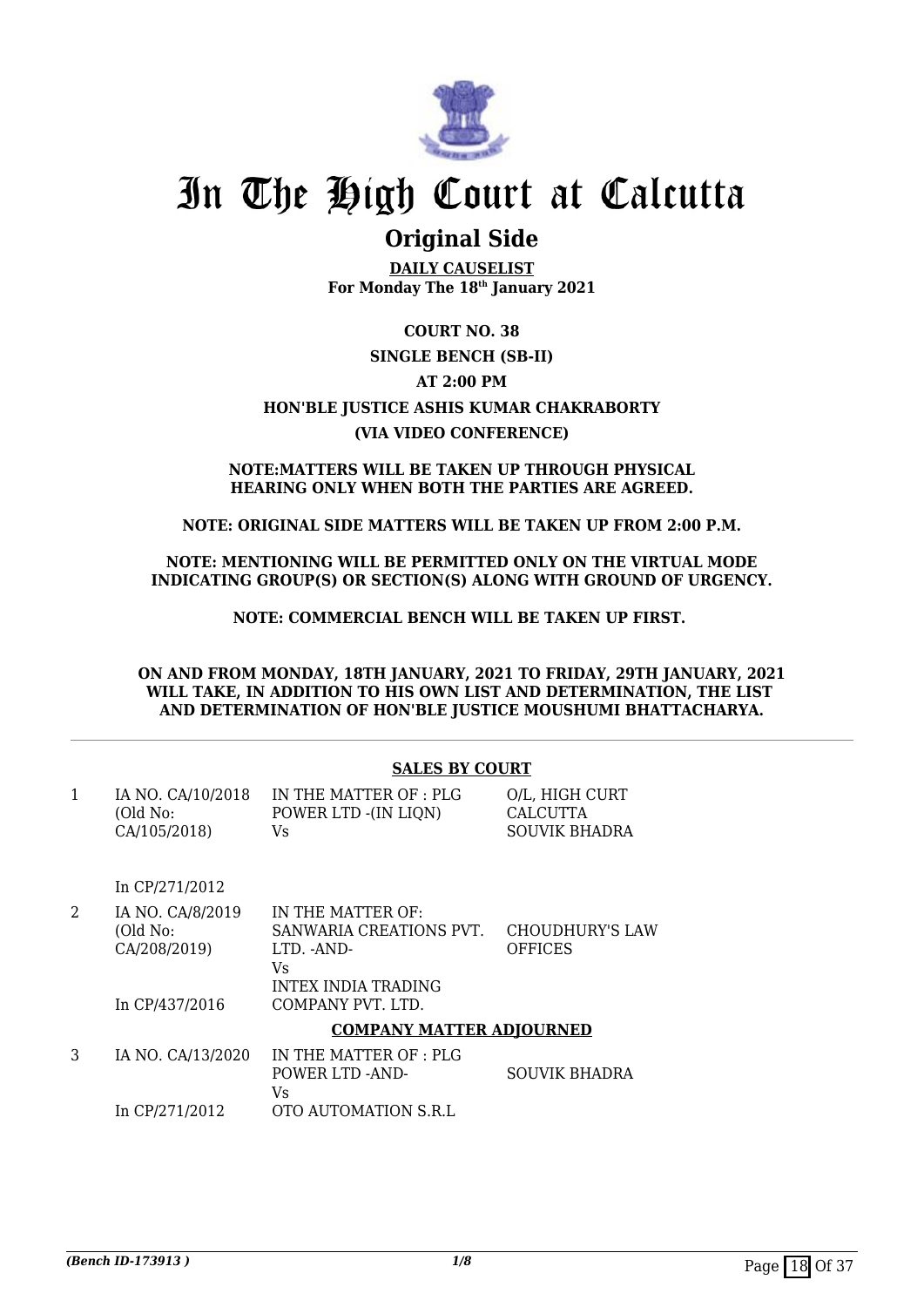| 4  | IA NO. CA/2/2015<br>(Old No:<br>CA/324/2015)<br>In CP/384/2012 | RE: CENTOM INDUSTRIES<br>LTD (IN LIQN)-AND-<br>Vs<br>DESARAJU<br>SATYANARAYANA -VS- O/L &<br>ANR.                 | ANKITA LAL<br>FOX & MANDAL                             |
|----|----------------------------------------------------------------|-------------------------------------------------------------------------------------------------------------------|--------------------------------------------------------|
| 5  | CP/334/2013                                                    | IN THE MATTER OF : JAIN<br><b>INFRAPROJECTS LTD -AND-</b><br><b>VS</b><br>LAFARGE AGGREGATES &                    | PRADEEP KUMAR<br>JEWRAJKA                              |
| 6  | CP/564/2014                                                    | CONCRETE INDIA PVT.LTD<br>M/S. SHREE BASUKINATH<br>FOOD PROCESSORS LTD.<br><b>VS</b><br>M/S. DHIRAJ AGENCIES PVT. | RAHUL KARMAKAR                                         |
|    |                                                                | LTD.                                                                                                              |                                                        |
|    |                                                                | <b>COMPANY MATTER (NEW)</b>                                                                                       |                                                        |
| 7  | IA NO. CA/10/2020<br>(Old No:<br>CA/34/2020)                   | <b>RE: TIRUPATI FUELS PVT</b><br>LTD-AND-<br>Vs<br>RE: MSTC LTD                                                   | DIPAK DEY<br><b>DIPAK DEY</b>                          |
|    | In CP/203/2014                                                 |                                                                                                                   |                                                        |
| 8  | IA NO. CA/3/2014<br>(Old No:<br>CA/528/2014)                   | <b>RE: TIRUPATI FUELS PVT</b><br>LTD-AND-<br>Vs<br>RE: MSTC LTD                                                   | <b>ASHOK KUMAR</b><br><b>SINGH</b><br><b>DIPAK DEY</b> |
|    | In CP/203/2014                                                 |                                                                                                                   |                                                        |
| 9  | IA NO. CA/5/2018<br>(Old No:<br>CA/166/2018)                   | RE: BELLS CONTROL<br>LIMITED - AND-<br>Vs<br>KOTAK MAHINDRA<br><b>BANKING LIMITED</b>                             | <b>SURISH BANERJEE</b><br><b>SAYAK MITRA</b>           |
|    | In CP/808/2016                                                 |                                                                                                                   |                                                        |
| 10 | IA NO. CA/8/2018<br>(Old No:<br>CA/338/2018)                   | RE: BELLS CONTROL<br>LIMITED - AND-<br>Vs<br>KOTAK MAHINDRA<br><b>BANKING LIMITED</b>                             | PRASUN MUKHERJEE<br><b>SAYAK MITRA</b>                 |
|    | In CP/808/2016                                                 |                                                                                                                   |                                                        |
| 11 | IA NO. CA/11/2020                                              | <b>RE: BELLS CONTROL</b><br>LIMITED -AND-<br>Vs                                                                   | <b>SAYAK MITRA</b>                                     |
|    | In CP/808/2016                                                 |                                                                                                                   |                                                        |
|    |                                                                | <b>NEW MOTIONS</b>                                                                                                |                                                        |
| 12 | IA NO. GA/1/2020<br>(Old No:<br>GA/491/2020)                   | PRAKASH SAHA<br>Vs<br>RAMASHISH SINGH AND<br><b>ORS</b>                                                           | ARPAN GUHA<br>ARPAN GUHA                               |

In AP/423/2019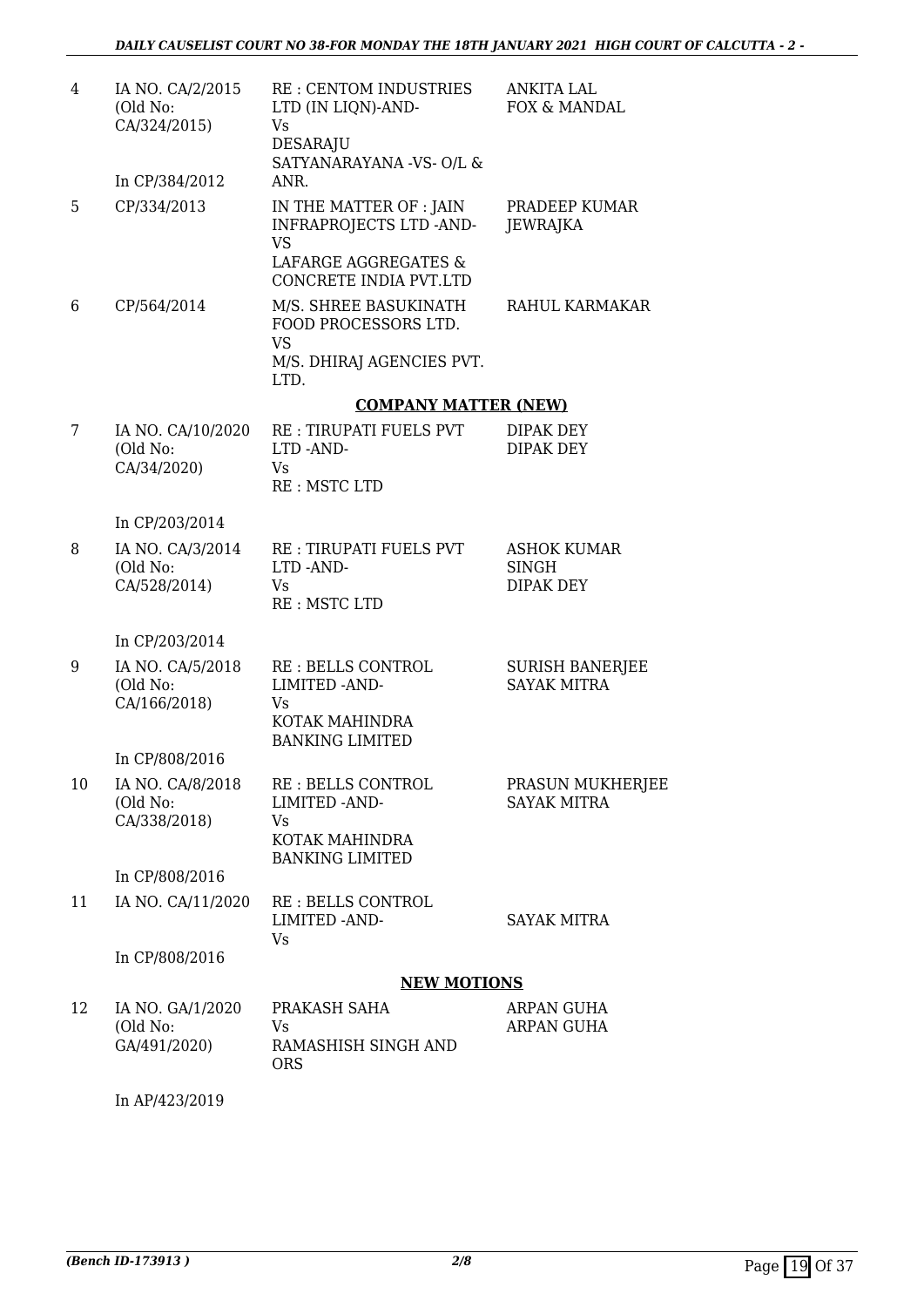| 13 | IA NO. GA/1/2020<br>(Old No:<br>GA/576/2020) | DEBENDRA PRASAD GUPTA<br><b>AND ANR</b><br>Vs<br>THE NATIONAL SMALL<br>INDUSTRIES CORPORATION | <b>MAYUKH GUPTA</b><br>MAYUKH GUPTA |  |
|----|----------------------------------------------|-----------------------------------------------------------------------------------------------|-------------------------------------|--|
|    | In AP/7/2020                                 | LTD.                                                                                          |                                     |  |
| 14 | AP/432/2020                                  | SAGAR VYAPAAR PVT. LTD.<br>VS<br>UNITED INDIA INSURANCE                                       | AJAY GAGGAR                         |  |
|    |                                              | COMPANY LTD.                                                                                  |                                     |  |
| 15 | AP/8/2021                                    | <b>GOLF GREEN BUILDERS</b><br>PRIVATE LIMITED<br><b>VS</b>                                    | AJAY GAGGAR                         |  |
|    |                                              | <b>GOPESHWAR PRASAD</b><br><b>AGARWAL AND ORS</b>                                             |                                     |  |
|    |                                              | <b>FOR ORDERS</b>                                                                             |                                     |  |
| 16 | IA NO. CA/1/2020                             | IN THE MATTER OF<br>ROLLSPRING (PACKAGING)<br><b>LIMITED</b>                                  |                                     |  |
|    | In CP/478/1987                               | Vs                                                                                            |                                     |  |
| 17 | AP/355/2020                                  | SMARTWORKS COWORKING<br>SPACES PVT. LTD.                                                      | KANODIA AND CO.                     |  |
|    |                                              | <b>VS</b><br><b>CODENATION SOLUTIONS</b><br><b>LLP</b>                                        |                                     |  |
|    |                                              | <b>NEW MOTIONS (SECTION 11)</b>                                                               |                                     |  |
| 18 | AP/159/2019                                  | WEST BENGAL GOLF<br>SOCIETY AND ANR.<br><b>VS</b>                                             | R. GINODIA AND CO. ANURAG BAGARIA   |  |
|    |                                              | THE INDIAN GOLF UNION<br>AND ORS.                                                             |                                     |  |
| 19 | AP/388/2019                                  | KIRAN PATRA AND ANR<br>VS<br>RATNA DEY AND ORS                                                | <b>SOUMO CHAUDHURY</b>              |  |
| 20 | AP/512/2019                                  | <b>SWAROOP SEN</b>                                                                            | SANJIB DAWN                         |  |
|    |                                              | <b>VS</b>                                                                                     |                                     |  |
|    |                                              | AJAY KUMAR BORAL AND<br>ANR.                                                                  |                                     |  |
| 21 | AP/879/2019                                  | M/S. ELECON<br><b>ENGINEERING COMPANY</b><br>LIMITED                                          | PRADEEP KUMAR<br>JEWRAJKA           |  |
|    |                                              | <b>VS</b><br>STEEL AUTHORITY OF<br><b>INDIA LIMITED</b>                                       |                                     |  |
| 22 | AP/880/2019                                  | M/S ELECON ENGINEERING<br><b>COMPANY LIMITED</b><br><b>VS</b>                                 | PRADEEP KUMAR<br>JEWRAJKA           |  |
|    |                                              | STEEL AUTHORITY OF<br><b>INDIA LTD</b>                                                        |                                     |  |
| 23 | AP/883/2019                                  | M/S ELECON ENGINEERING<br><b>COMPANY LTD</b><br><b>VS</b>                                     | PRADEEP KUMAR<br>JEWRAJKA           |  |
|    |                                              | STEEL AUTHORITY OF<br><b>INDIA LTD</b>                                                        |                                     |  |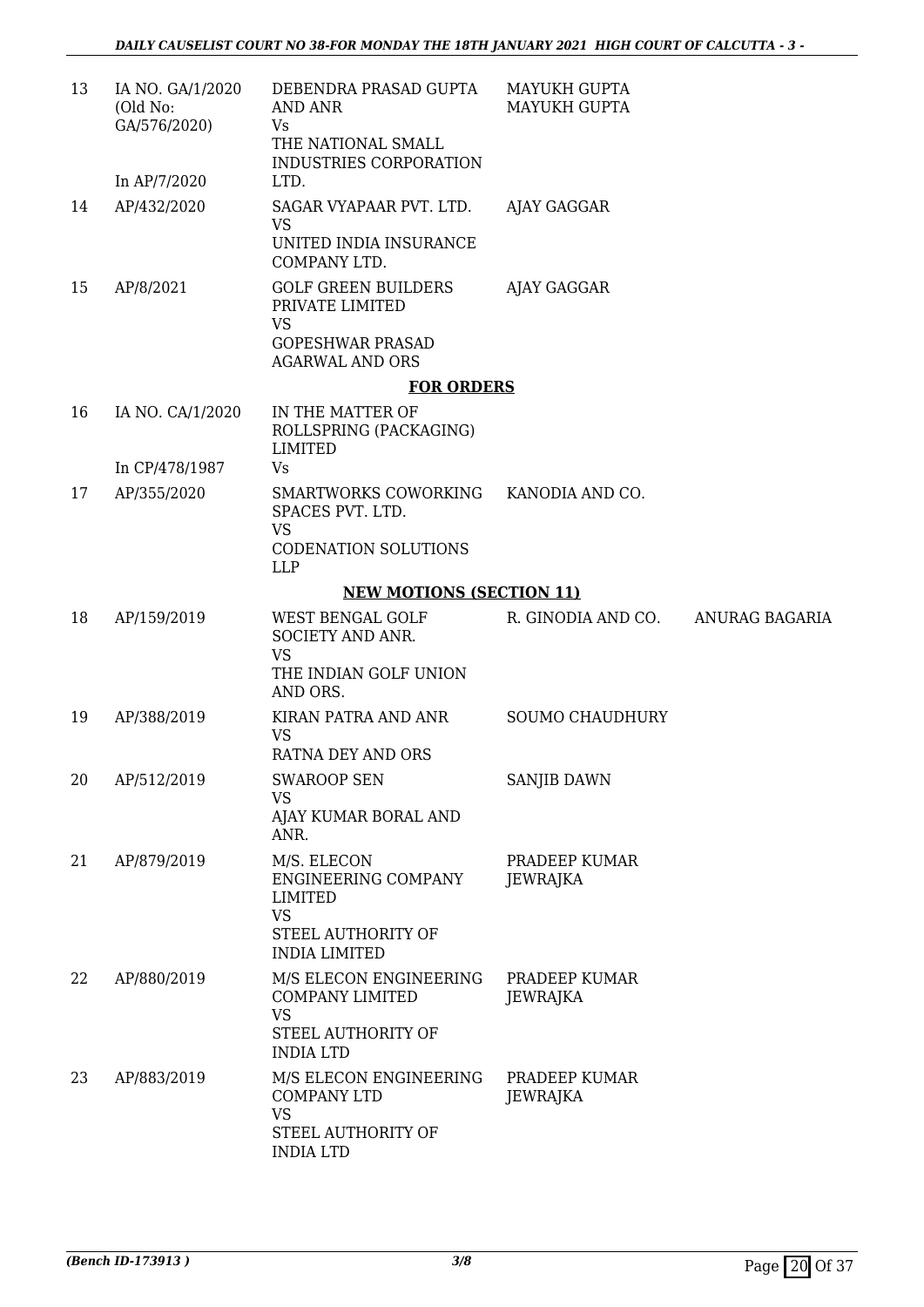| 24 | AP/885/2019                          | PREMCO GPT (JV)<br><b>VS</b><br>UNION OF INDIA AND ANR                                                                     | RANANEESH GUHA<br>THAKURTA              |
|----|--------------------------------------|----------------------------------------------------------------------------------------------------------------------------|-----------------------------------------|
| 25 | AP/76/2020                           | <b>SUBHRA GHOSH</b><br><b>VS</b><br><b>SMT MAYA GHOSH AND</b><br><b>ORS</b>                                                | <b>MR ANIRBAN DAS</b>                   |
| 26 | AP/81/2020                           | MIPL-DRAIPL (JV)<br><b>VS</b><br><b>EASTERN RAILWAY</b>                                                                    | <b>SOUVIK MAJI</b>                      |
| 27 | AP/200/2020                          | M/S. REMCO AND CO.<br><b>VS</b><br>UNION OF INDIA AND ORS.                                                                 | <b>RAHUL SARKAR</b>                     |
|    | IA NO: GA/1/2020(Old No:GA/878/2020) |                                                                                                                            |                                         |
| 28 | AP/220/2020                          | SK. ANWAR HAQUE AND<br>ANR.<br>VS.<br>AMINA BEGUM AND ORS.                                                                 | <b>SHUVANIL</b><br><b>CHAKRABORTY</b>   |
| 29 | AP/278/2020                          | M/S. MCNALLY BHARAT<br>ENGINEERING CO. LTD.<br><b>VS</b><br>STEEL AUTHORITY OF<br><b>INDIA LIMITED</b>                     | <b>SOMDUTTA</b><br><b>BHATTACHARYYA</b> |
| 30 | AP/279/2020                          | UNIVERSAL CONSORTIUM<br>OF ENGINEERS PVT LTD<br><b>VS</b><br>SRI KANAK MITRA AND ANR                                       | <b>MAHESWARI</b><br><b>SHARMA</b>       |
| 31 | AP/303/2020                          | KAASHVI ESTATE<br><b>VS</b><br>RAMA NARAYANA<br><b>EDUCATION TRUST</b>                                                     | SANDIP AGARWAL<br>AND CO                |
| 32 | AP/304/2020                          | KAUSHIK MUKHERJEE<br><b>VS</b><br>THE STEEL AUTHORITY OF<br><b>INDIA LIMITED AND ANR</b>                                   | SATRAJIT SINHA ROY                      |
| 33 | AP/312/2020                          | RIPLEY AND CO<br>STEVEDORING AND<br>HANDLING PRIVATE<br>LIMITED<br><b>VS</b><br>STEEL AUTHORITY OF<br><b>INDIA LIMITED</b> | <b>TIRTHANKAR DAS</b>                   |
| 34 | AP/316/2020                          | SHREE LAXMI IRON AND<br><b>STEEL WORKS PRIVATE</b><br>LIMITED<br><b>VS</b><br>THE EASTERN RAILWAY<br>AND ORS.              | <b>AVIJIT DEY</b>                       |
| 35 | AP/319/2020                          | TARUN KANTI DAS<br><b>VS</b><br>UNION OF INDIA AND ANR.                                                                    | SOURAV CHATTERJEE                       |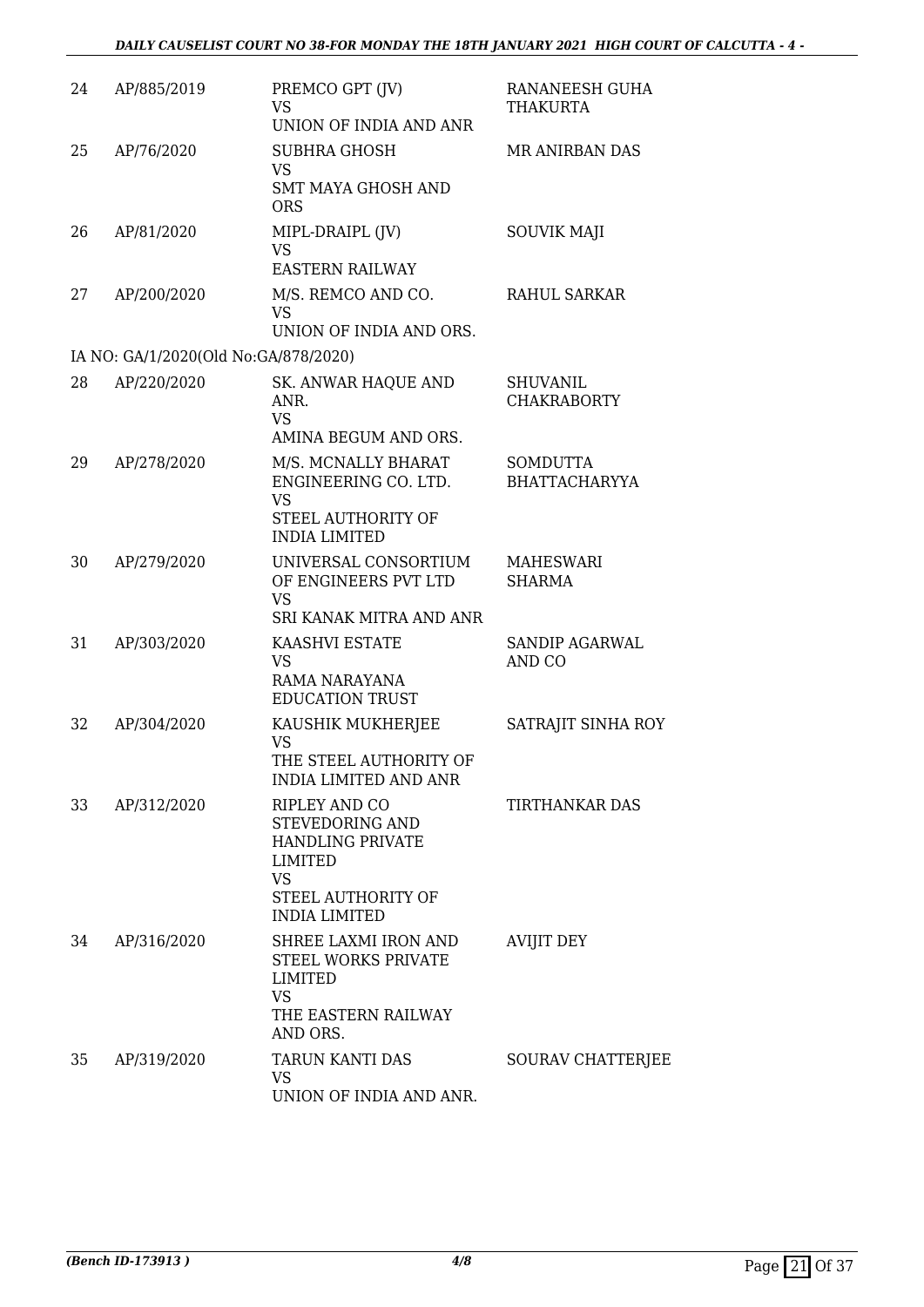| 36 | AP/321/2020 | G. P. TRONICS PRIVATE<br>LIMITED AND ANR.                                      | <b>SANDERSONS AND</b><br><b>MORGANS</b>  |
|----|-------------|--------------------------------------------------------------------------------|------------------------------------------|
|    |             | VS<br>SOLIEL RESTAURANT<br>PRIVATE LIMITED                                     |                                          |
| 37 | AP/326/2020 | M/S. BALAJEE EDUCATION<br>PRIVATE LIMITED<br><b>VS</b>                         | <b>SOUMA SIL</b>                         |
|    |             | <b>BISHWAJIT BARNWAL</b>                                                       |                                          |
| 38 | AP/329/2020 | <b>GILLANDERS ARBUTHNOT</b><br>AND CO. LTD.<br><b>VS</b><br>STEEL AUTHORITY OF | <b>ABHIJIT RAY</b>                       |
|    |             | <b>INDIA LIMITED</b>                                                           |                                          |
| 39 | AP/330/2020 | KRANTI INFRA PROJECTS<br>PRIVATE LIMITED<br><b>VS</b>                          | <b>RUNA PALIT</b>                        |
|    |             | SREI EQUIPMENT FINANCE<br><b>LIMITED</b>                                       |                                          |
| 40 | AP/332/2020 | B. B. R. CONSTRUCTION<br><b>COMPANY</b><br><b>VS</b><br><b>UNION OF INDIA</b>  | A. N.<br><b>BHATTACHARYYA</b><br>AND CO. |
| 41 | AP/333/2020 | CIVTECH INDIA PRIVATE                                                          | <b>NAYAN RAKSHIT</b>                     |
|    |             | LIMITED<br><b>VS</b>                                                           |                                          |
|    |             | THE ORIENTAL INSURANCE<br>CO. LTD.                                             |                                          |
| 42 | AP/335/2020 | AIRCARE ENTERPRISES<br>AND ORS.<br>VS<br>LEVER FOUNDATION, WEST                | <b>AVIJIT DEY</b>                        |
|    |             | BENGAL AND ANR.                                                                |                                          |
| 43 | AP/337/2020 | M/S. EASTMAN CRUSHER<br>CO. (P) LTD.<br>VS<br><b>LARSEN AND TOUBRO</b>         | <b>GOUTAM KUMAR</b><br><b>GOON</b>       |
|    |             | <b>LIMITED</b>                                                                 |                                          |
| 44 | AP/345/2020 | GYANESHWAR PRASAD<br>AGARWAL<br><b>VS</b>                                      | <b>FARHAN GHAFFAR</b>                    |
|    |             | <b>DISHNET WIRELESS</b><br><b>LIMITED</b>                                      |                                          |
| 45 | AP/348/2020 | DOLLY CHAKRAVORTY<br><b>VS</b><br><b>SHYAMAL RAY</b>                           | <b>SHABANA HASIN</b>                     |
| 46 | AP/349/2020 | BHARAT PETROLEUM<br><b>CORPORATION LTD</b><br><b>VS</b>                        | <b>SUMAN DEY</b>                         |
|    |             | MAHESH SHAH                                                                    |                                          |
| 47 | AP/356/2020 | <b>GOURI SARKAR</b><br><b>VS</b>                                               | CHIRANJIB SINHA                          |
|    |             | INDIAN OIL CORPORATION<br><b>LIMITED</b>                                       |                                          |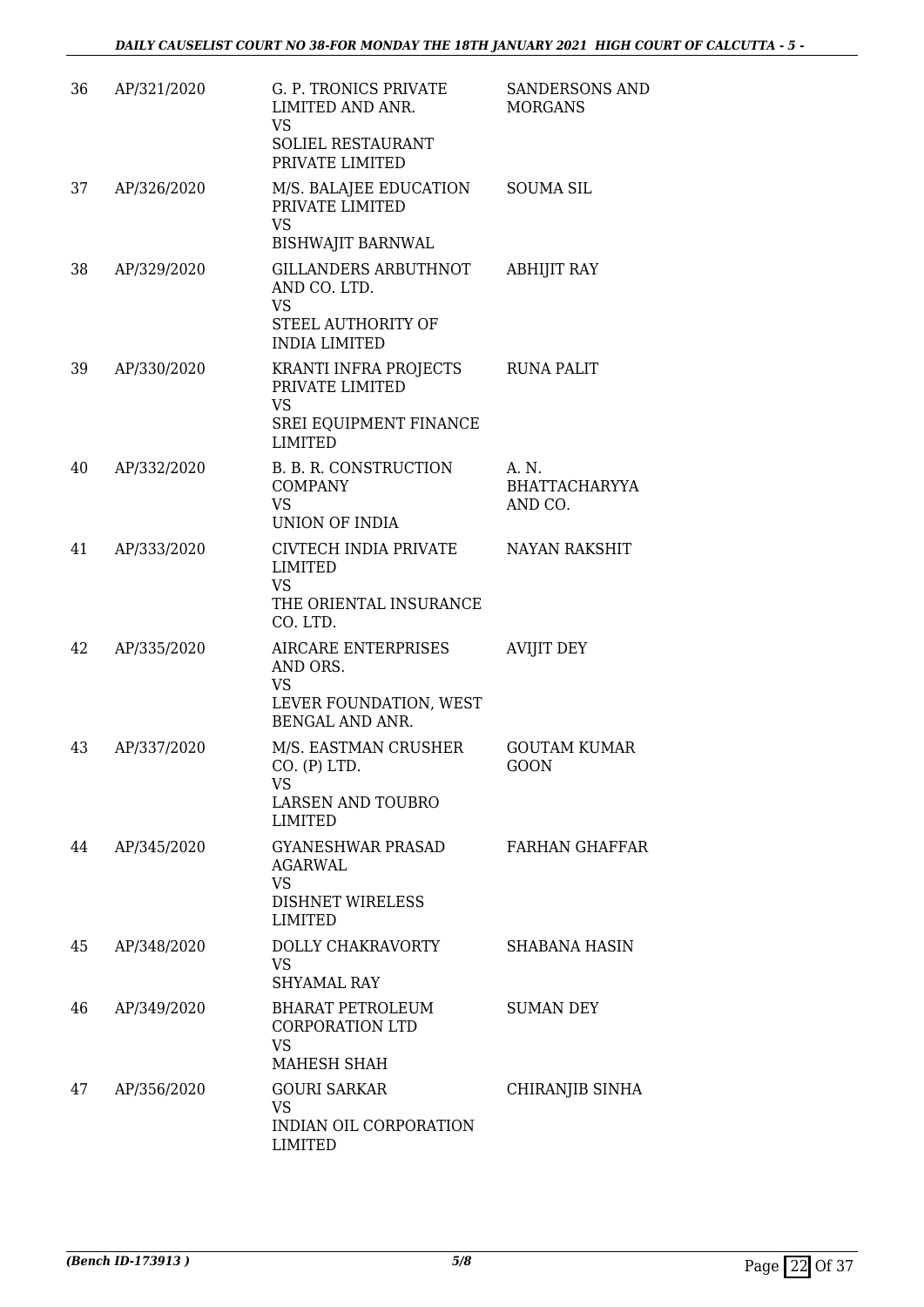| 48 | AP/363/2020 | MCNROE CONSUMER<br>PRODUCTS PRIVATE<br><b>LIMITED</b><br><b>VS</b><br><b>ALLURE CONSUMER</b><br>PRODUCTS PRIVATE<br><b>LIMITED</b> | <b>SOBHAN KUMAR</b><br><b>PATHAK</b> |
|----|-------------|------------------------------------------------------------------------------------------------------------------------------------|--------------------------------------|
| 49 | AP/365/2020 | <b>NAUSHAD ALAM</b><br><b>VS</b>                                                                                                   | <b>MAINAK SWARNOKAR</b>              |
| 50 | AP/366/2020 | PARTHA CHAKRABORTY<br>NAUSHAD ALAM<br><b>VS</b><br>PARTHA CHAKRABORTY                                                              | <b>MAINAK SWARNOKAR</b>              |
| 51 | AP/370/2020 | <b>BRAITHWAITE AND</b><br><b>COMPANY LTD</b><br><b>VS</b><br>LUCKY EXPORTS AND ORS                                                 | AJY GAGGGAR                          |
| 52 | AP/371/2020 | RREPL-KIPL (JV)<br><b>VS</b><br>EASTERN COALFIELDS LTD                                                                             | <b>RIJU GHOSH</b>                    |
| 53 | AP/374/2020 | M/S HINDUSTHAN<br><b>BUILDERS</b><br><b>VS</b><br><b>IRCON INTERNATIONAL</b><br><b>LIMITED</b>                                     | SOMNATH SAHA                         |
| 54 | AP/375/2020 | KRISHANU SAHA<br><b>VS</b><br><b>SUDIP SATYAPRIYA</b><br><b>CHAKRABORTY</b>                                                        | PRASANTA KUMAR<br><b>BAGCHI</b>      |
| 55 | AP/376/2020 | M/S. ELGI EQUIPMENTS<br>LTD.<br><b>VS</b><br>M/S. HIRANMAYE ENERGY<br>LTD.                                                         | DIPANJAN DATTA                       |
| 56 | AP/378/2020 | INDWELL CONSTRUCTIONS PAL CHOUDHURI<br>PVT. LIMITED<br><b>VS</b><br><b>BHARAT HEAVY</b><br>ELECTRICALS LIMITED<br>(BHEL)           | AND CO.                              |
| 57 | AP/386/2020 | WELLSIDE<br><b>INFRASTRUCTURE PRIVATE</b><br><b>LIMITED</b><br><b>VS</b><br><b>INOX LEISURE LIMITED</b><br><b>AND ORS</b>          | MAYANK KAKRANIA                      |
| 58 | AP/392/2020 | CIVCON CONSTRUCTION<br>PVT. LTD.<br><b>VS</b><br>THE WEST BENGAL SMALL<br><b>INDUSTRIES</b><br>DEVELOPMENT<br>CORPORATION LTD.     | PIYALI DUTTA                         |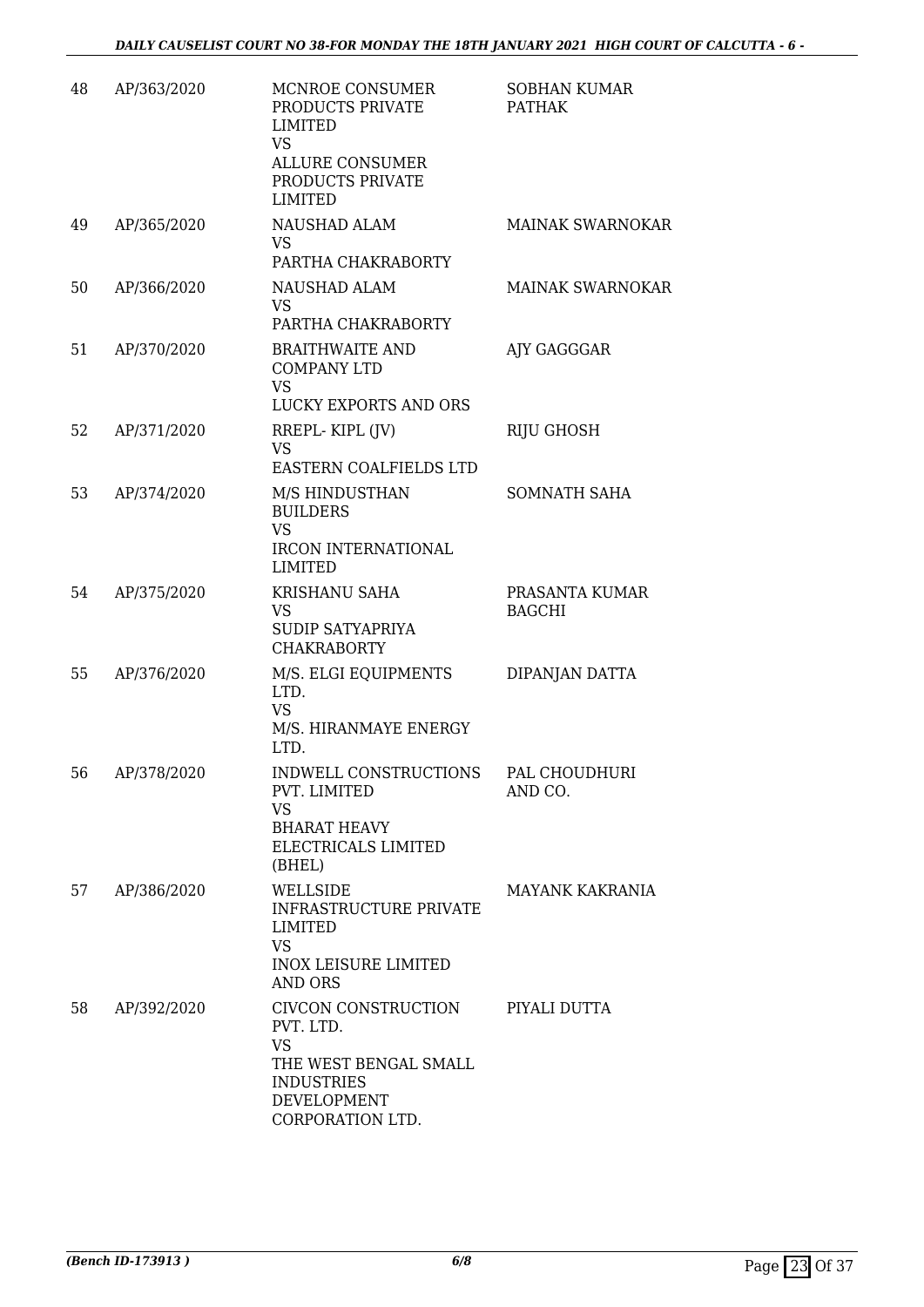| 59 | AP/398/2020 | RANJIT GHOSH<br><b>VS</b><br>SOMDEEP GHOSH AND ANR                                                                     | <b>FARHAN GHAFFAR</b>          |                      |
|----|-------------|------------------------------------------------------------------------------------------------------------------------|--------------------------------|----------------------|
| 60 | AP/403/2020 | SMPL INFRA LIMITED<br>VS<br>EAST INDIA UDYOG<br><b>LIMITED</b>                                                         | S KAKRANIA AND CO              |                      |
| 61 | AP/404/2020 | SPML INFRA LTD<br><b>VS</b><br>EAST INDIA UDYOG LTD                                                                    | S KAKRANIA AND CO              |                      |
| 62 | AP/406/2020 | <b>SPML INFRA LTD</b><br><b>VS</b><br>EAST INDIA UDYOG LTD                                                             | S KAKRANIA AND CO              |                      |
| 63 | AP/407/2020 | SMPL INFRA LIMITED<br><b>VS</b><br>EAST INDIA LIMITED                                                                  | S KAKRANIA AND CO              |                      |
| 64 | AP/408/2020 | <b>SPML INFRA LTD</b><br><b>VS</b><br>EAST INDIA UDYOG<br><b>LIMITED</b>                                               | S KAKRANIA AND CO              |                      |
| 65 | AP/412/2020 | SRI HIMSEKHAR DUTTA<br><b>VS</b><br><b>SMT. MOUMITA SARKAR</b>                                                         | DEBASISH<br>MUKHOPADHYAY       |                      |
| 66 | AP/413/2020 | CIVON CONSTRUCTION PVT<br><b>LTD</b><br><b>VS</b><br><b>IRCON INTERNATIONAL</b><br><b>LIMITED</b>                      | <b>TAPAS SINGHA ROY</b>        |                      |
| 67 | AP/414/2020 | JAYANTI CINEMA PRIVATE<br>LIMITED<br><b>VS</b><br><b>GSA RETAIL LIMITED</b><br>(FORMERLY RDB REGENT<br>RETAIL LIMITED) | <b>VICTOR MOSES AND</b><br>CO. |                      |
| 68 | AP/6/2021   | SRI KRISHNA AND CO.<br><b>VS</b><br>SIMPLEX INFRASTRUCTURE<br>LTD.                                                     | <b>MANDEEP KAUR</b>            |                      |
| 69 | AP/11/2021  | M/S. B. B. M. ENTERPRISES<br><b>VS</b><br>THE STATE OF WEST<br>BENGAL AND ORS.                                         | <b>SUPRATIK BASU</b>           |                      |
| 70 | AP/14/2021  | PAHARPUR COOLING<br>TOWERS LTD<br><b>VS</b><br><b>BHARAT HEAVY</b><br>ELECTRICALS LTD                                  | S JALAN AND CO                 |                      |
|    |             | <b>ADJOURNED MOTION (SECTION-11)</b>                                                                                   |                                |                      |
| 71 | AP/361/2019 | RELIANCE COMMERCIAL<br>FINANCE LIMITED<br><b>VS</b><br>AXIS BANK LIMITED                                               | ABM ASSOCIATES                 | <b>AMRIN KHATOON</b> |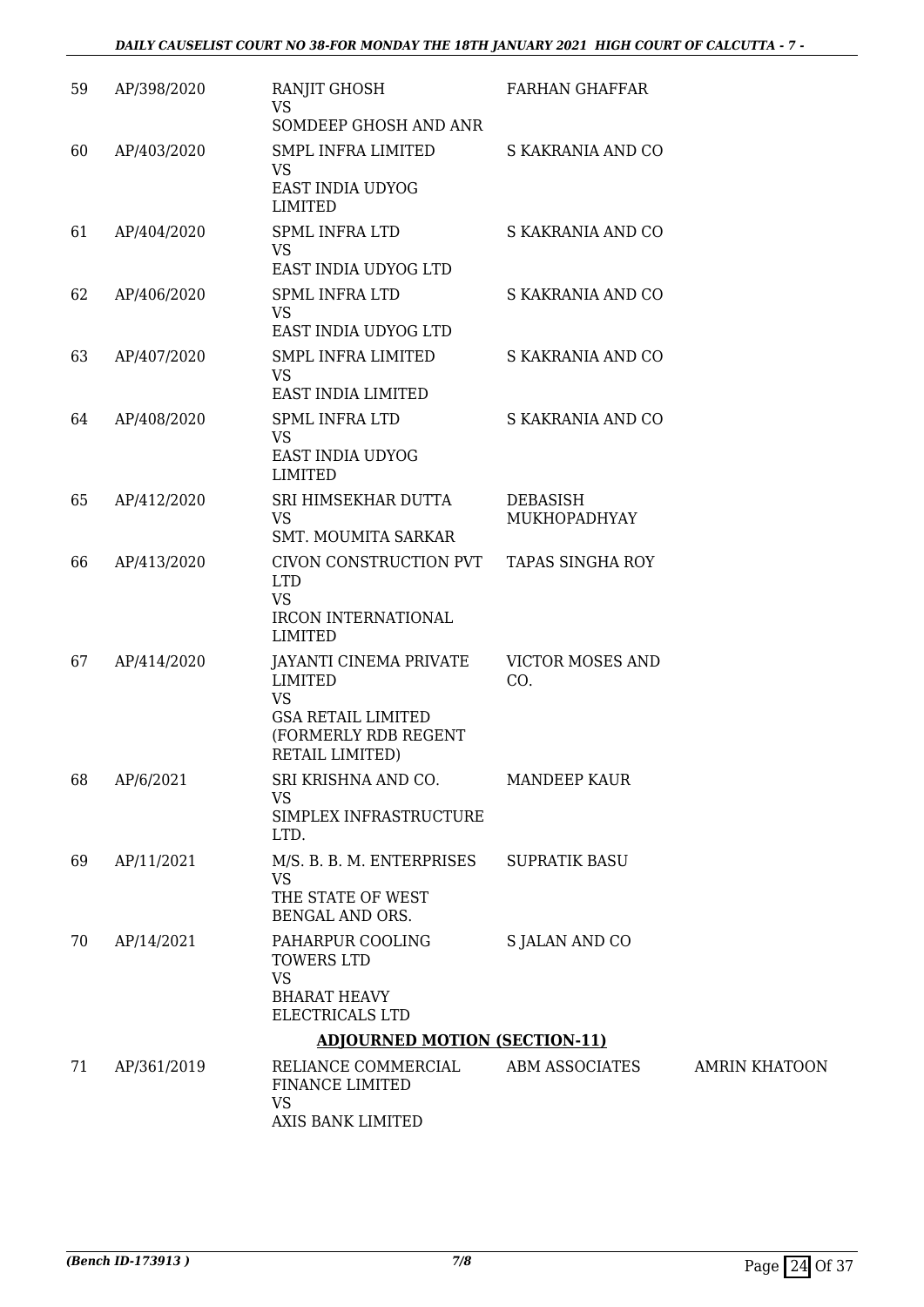| 72<br>AP/251/2020 | <b>BLA PROJECTS PRIVATE</b><br>LIMITED<br>VS<br>WEST BENGAL POWER<br>DEVELOPMENT<br>CORPORATION LIMITED                                      | DEBDEEP SINHA            |
|-------------------|----------------------------------------------------------------------------------------------------------------------------------------------|--------------------------|
| 73<br>AP/283/2020 | INDWELL CONSTRUCTIONS<br><b>PVT. LIMITED</b><br>VS<br><b>BHARAT HEAVY</b><br>ELECTRICALS LIMITED<br>(BHEL)<br><b>SPECIALLY FIXED MATTERS</b> | PAL CHOUDHURI<br>AND CO. |

74 AP/829/2019 KOLKATA METRO RAIL CORPORATION LTD VS SIMPLEX INFRASTRUCTURE LTD FOX AND MANDAL

IA NO: GA/1/2020(Old No:GA/18/2020)

**wt75** AP/830/2019 KOLKATA METRO RAIL CORPORATION LTD **VS** SIMPLEX INFRASTRUCTURE LTD FOX AND MANDAL

IA NO: GA/1/2020(Old No:GA/19/2020)

#### **CONTEMPT MATTERS**

|    |            | <b>RECALLING APPLICATION</b>                      |             |
|----|------------|---------------------------------------------------|-------------|
|    |            | VINLINE ENGINEERING PVT<br>LTD AND ANR            |             |
|    |            | LTD.<br>VS                                        |             |
| 77 | CC/42/2020 | VIDHISHREE FASHION PVT                            | SWATI KEDIA |
|    |            | M/S KISHAN GREEN FIELD<br><b>AGRITECH AND ORS</b> |             |
| 76 | CC/22/2020 | PAN SEEDS PVT LTD<br>VS                           | SOURAV JANA |

| 78 | AP/120/2020 | HARMILA N. KOYA        | SINHA AND CO |
|----|-------------|------------------------|--------------|
|    |             | VS.                    |              |
|    |             | NARHARI PRASAD K. KOYA |              |
|    |             |                        |              |

IA NO: GA/1/2020(Old No:GA/1211/2020), GA/2/2020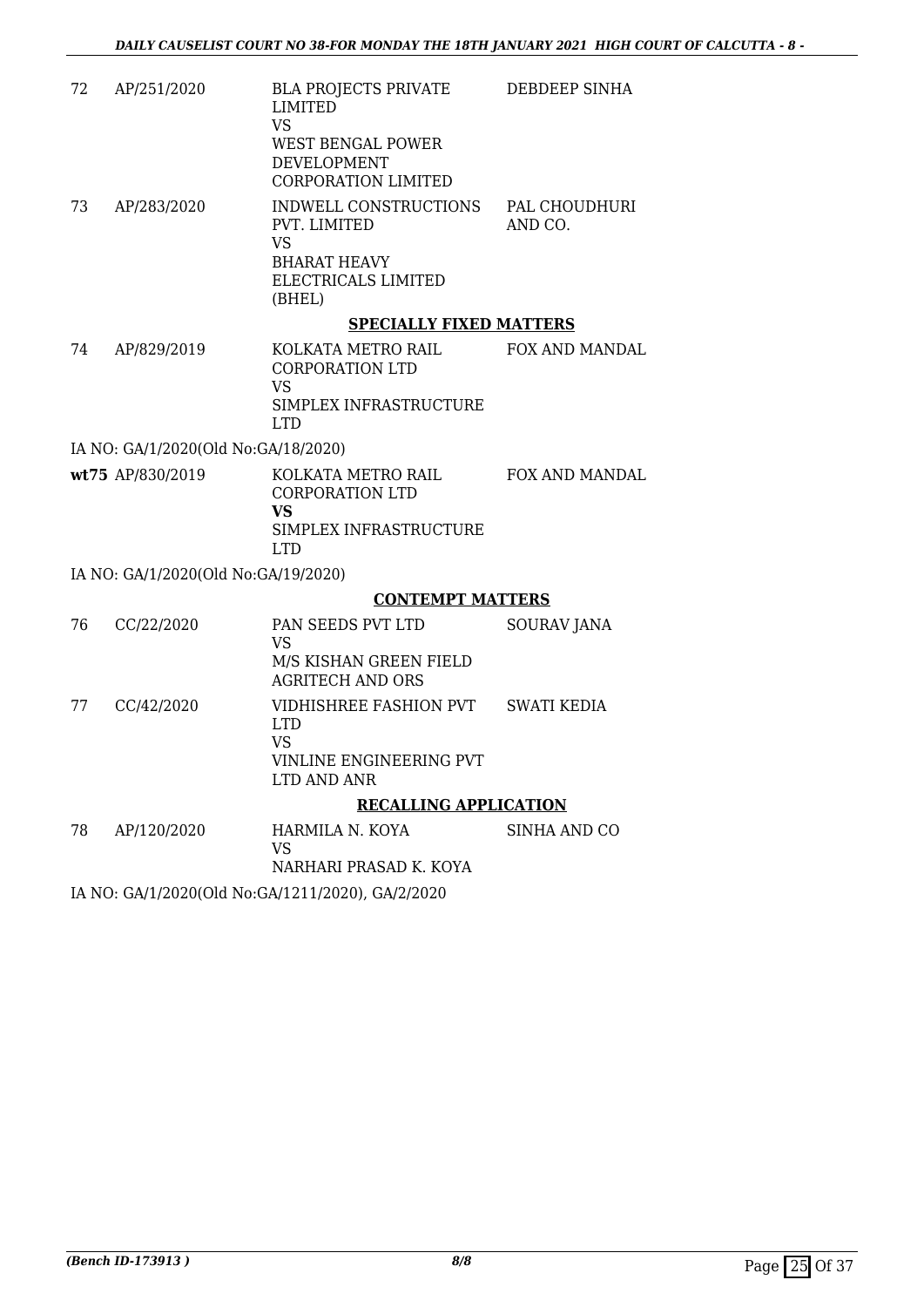

## **Original Side**

**DAILY CAUSELIST For Monday The 18th January 2021**

**COURT NO. 13 SINGLE BENCH (SB-IV) AT 2:00 PM HON'BLE JUSTICE RAJASEKHAR MANTHA (VIA VIDEO CONFERENCE)**

#### **NOTE:MATTERS WILL BE TAKEN UP THROUGH PHYSICAL HEARING ONLY WHEN BOTH THE PARTIES ARE AGREED**

**ON AND FROM MONDAY, THE 11TH JANUARY, 2021 MATTERS (MOTION AND HEARING ) UNDER ARTICLE 226 OF THE CONSTITUTION RELATING TO SERVICE UNDER GROUP - VI AND APPLICATIONS CONNECTED THERETO;**

**MATTERS(MOTION AND HEARING) UNDER ARTICLE 226 OF THE CONSTITUTION RELATING TO ALL SERVICE MATTERS RELATING TO PANCHAYATS AND CO-OPERATIVE SOCIETIES UNDER GROUP - V AND APPLICATIONS CONNECTED THERETO;**

**HEARING OF WRIT PETITIONS IRRESPECTIVE OF CLASSIFICATIONS AND APPLICATIONS CONNECTED THERETO.**

**NOTE: (1) ON TUESDAY AND FRIDAY ORIGINAL SIDE MATTERS WILL BE TAKEN UP FROM 2:00 P.M.**

**(2) ORIGINAL SIDE MENTIONING WILL BE ALLOWED UPON BEING LISTED AS "TO BE MENTIONED" OF EVERY TUESDAY & FRIDAY AT 2:00 P.M. ONLY IN THE VIRTUAL MODE AS PER NOTIFICATION NO. 4286-RG, DATED 27.11.2020 FOLLOWING THE PRESCRIBED PROCEDURE.**

**(3) ALL THE LISTED MATTERS WILL BE TAKEN UP SERIALLY, UNLESS OTHERWISE FIXED.**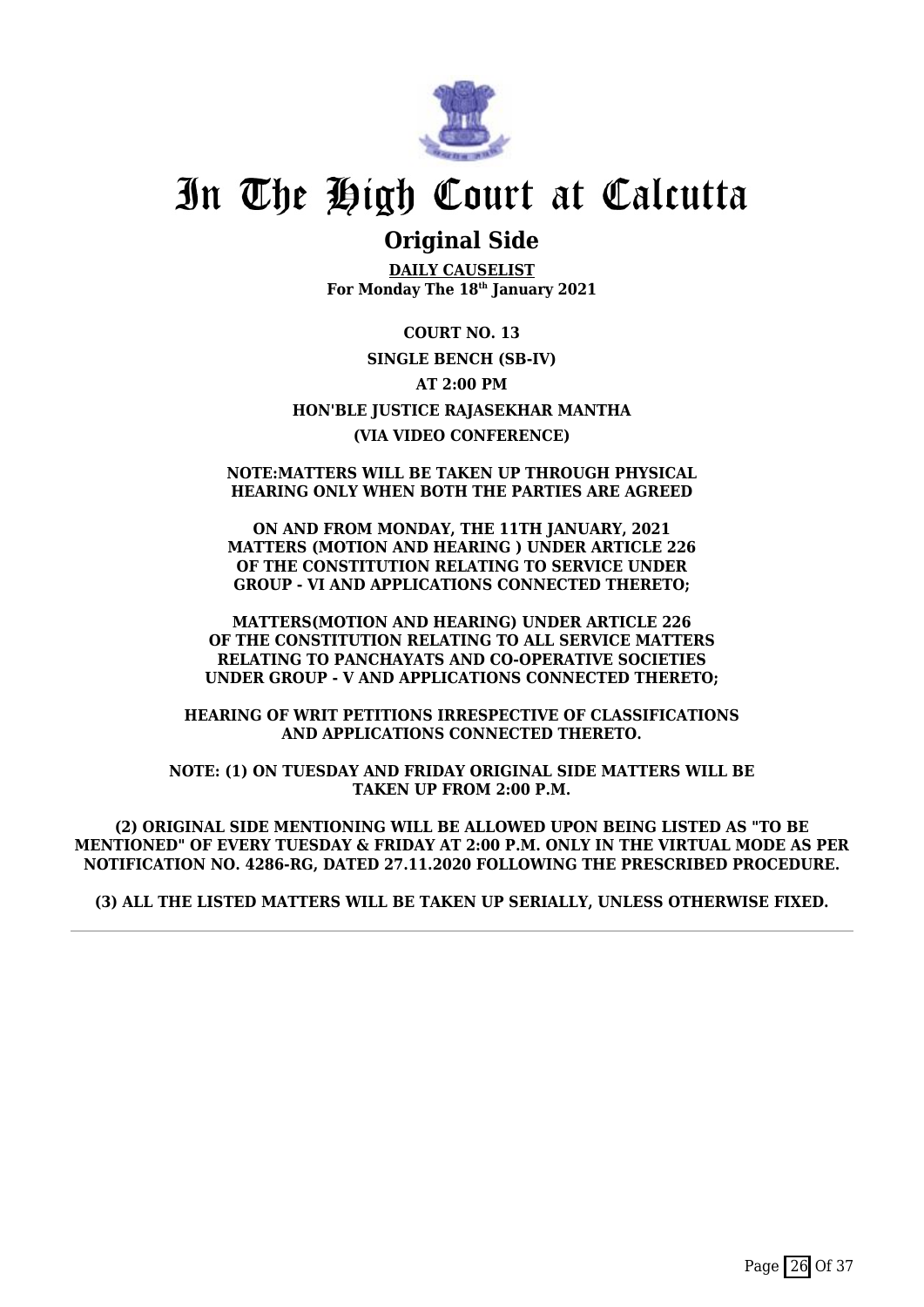

## **Original Side**

**DAILY CAUSELIST For Monday The 18th January 2021**

**COURT NO. 8 SINGLE BENCH (SB-V) AT 10:45 AM HON'BLE JUSTICE SABYASACHI BHATTACHARYYA (VIA VIDEO CONFERENCE)**

**NOTE:MATTERS WILL BE TAKEN UP THROUGH PHYSICAL HEARING ONLY WHEN BOTH THE PARTIES ARE AGREED;**

**NOTE: (I) ORIGINAL SIDE MATTERS WILL BE TAKEN UP FROM 10:45 A.M. UPTO 12:00 NOON ONLY ON TUESDAYS AND THURSDAYS;**

**(II) APPELLATE SIDE MATTERS WILL BE TAKEN UP FROM 12:00 NOON ONWARD OR IMMEDIATELY AFTER COMPLETION OF ORIGINAL SIDE MATTERS, WHICHEVER IS EARLIER, ON TUESDAYS AND THURSDAYS;**

**(III) ON MONDAYS, WEDNESDAYS AND FRIDAYS, APPELLATE SIDE MATTERS WILL BE TAKEN UP THROUGHOUT THE DAY.**

**(IV) MENTIONING WILL BE ALLOWED ONLY AT THE FIRST SITTING OF COURT ON THE FIRST WORKING DAY OF EVERY WEEK.**

> **V) FROM MONDAY (18/01/2021) ---------------------------------------------**

**LEARNED ADVOCATES APPEARING IN MATTERS PERTAINING TO**

**-----------------------------------------------------------------------------------------------**

**DIN (COMPANIES ACT, 2013) ARE REQUESTED TO HAND OVER --------------------------------------------------------------------------------------------**

**THE DETAILS (NUMBER/ITEM NO. .... ETC.) TO THE COURT OFFICER**

**---------------------------------------------------------------------------------------------------**

**FOR BEING CLUBBED TOGETHER FOR HEARING. ------------------------------------------------------------------------**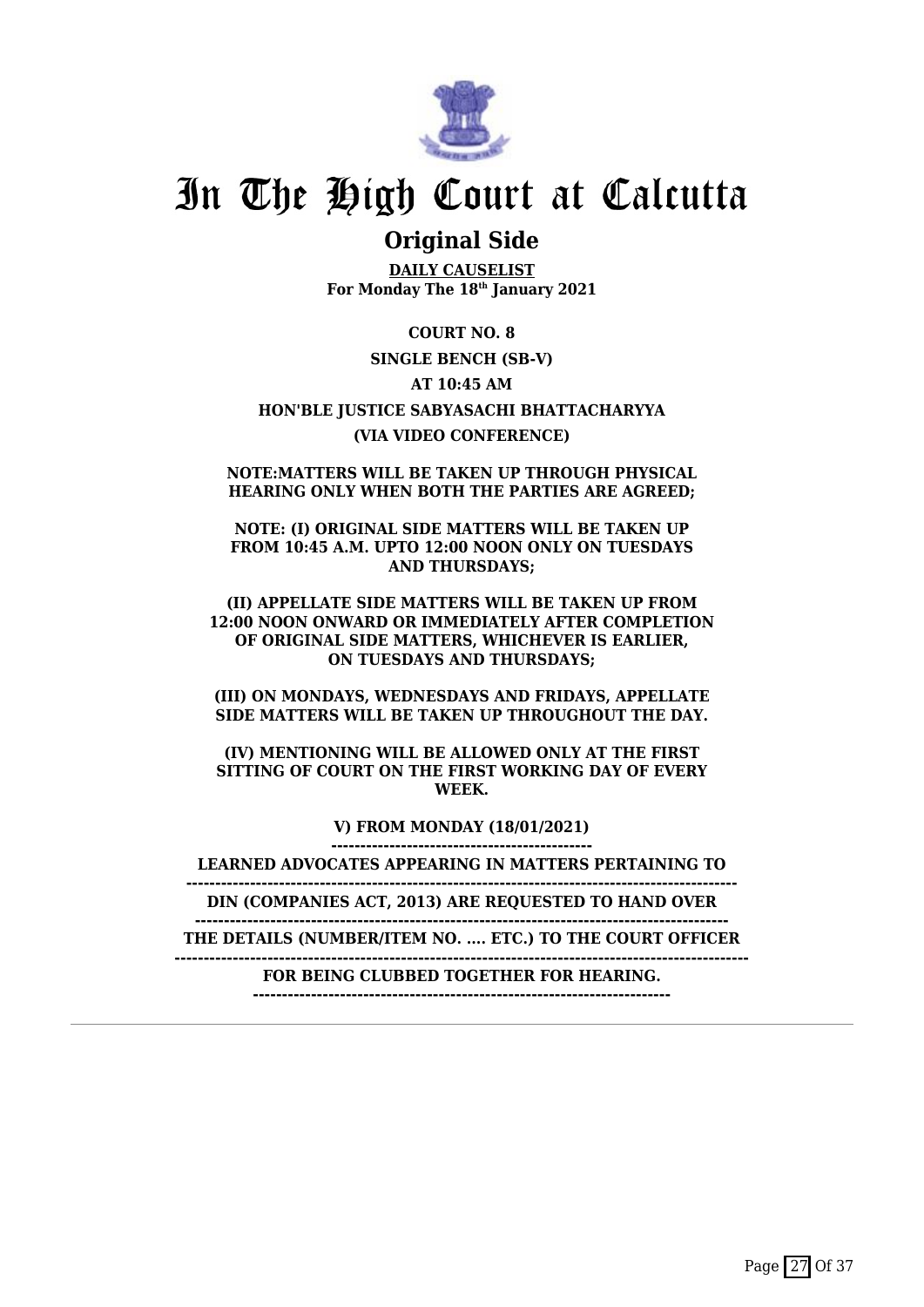

## **Original Side**

**DAILY CAUSELIST For Monday The 18th January 2021**

**COURT NO. 26 SINGLE BENCH (SB-VII) AT 3:00 PM HON'BLE JUSTICE SHEKHAR B. SARAF (VIA VIDEO CONFERENCE)**

#### **NOTE:MATTERS WILL BE TAKEN UP THROUGH PHYSICAL HEARING ONLY WHEN BOTH THE PARTIES ARE AGREED.**

#### **NOTE : 1) EVERYDAY ORIGINAL SIDE MATTERS WILL BE TAKEN UP IMMEDIATELY AFTER THE COMPLETION OF THE APPELLATE SIDE MATTERS OR AT 3:00 P.M. WHICHEVER IS EARLIER.**

#### **2) ORIGINAL SIDE MENTIONING WILL BE ALLOWED IMMEDIATELY BEFORE THE ORIGINAL SIDE MATTERS ARE TAKEN UP.**

**3) MENTIONING FOR INCLUSION IN THE LIST SHALL BE ENTERTAINED ONLY UPON PROPER NOTICE.**

### **COURT APPLICATIONS UNDER ART.226**

| 1              | WPO/410/2020 | RITA SURESH TIWARI<br>VS<br>THE STATE OF WEST<br><b>BENGAL AND ORS</b>           | <b>ANJAN</b><br><b>BHATTACHARYA</b> |
|----------------|--------------|----------------------------------------------------------------------------------|-------------------------------------|
| $\overline{2}$ | WPO/411/2020 | MALOY KUMAR DUTTA AND<br>ANR<br>VS<br>THE STATE OF WEST<br><b>BENGAL AND ORS</b> | <b>ANJAN</b><br><b>BHATTACHARYA</b> |
| 3              | WPO/412/2020 | <b>DEBI SAHA</b><br>VS<br>THE STATE OF WEST<br><b>BENGAL AND ORS</b>             | <b>ANJAN</b><br><b>BHATTACHARYA</b> |
| 4              | WPO/423/2020 | POUSALI METLA<br>VS<br>THE STATE OF WEST<br><b>BENGAL AND ORS</b>                | ANJAN<br><b>BHATTACHARYA</b>        |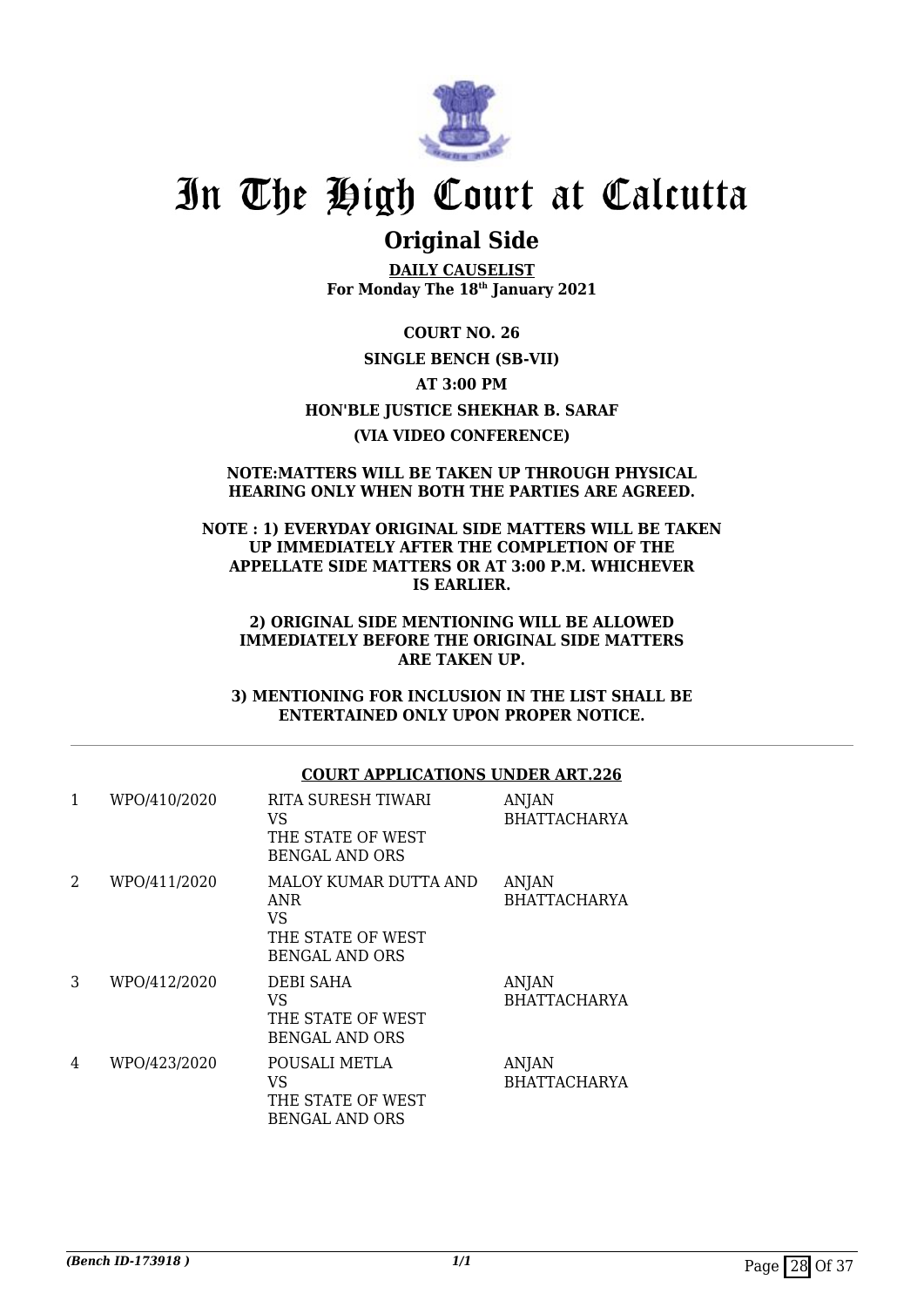

## **Original Side**

**DAILY CAUSELIST For Monday The 18th January 2021**

**COURT NO. 15 SINGLE BENCH (SB-VIII) AT 10:45 AM HON'BLE JUSTICE RAJARSHI BHARADWAJ (VIA VIDEO CONFERENCE)**

**NOTE:MATTERS WILL BE TAKEN UP THROUGH PHYSICAL HEARING ONLY WHEN BOTH THE PARTIES ARE AGREED.**

**NOTE: ON FRIDAY (22/01/2021) ORIGINAL SIDE MATTERS WILL BE TAKEN UP AT 10:45 A.M.**

**AFTER COMPLETION OF ORIGINAL SIDE MATTERS, APPELLATE SIDE MATTERS WILL BE TAKEN UP.**

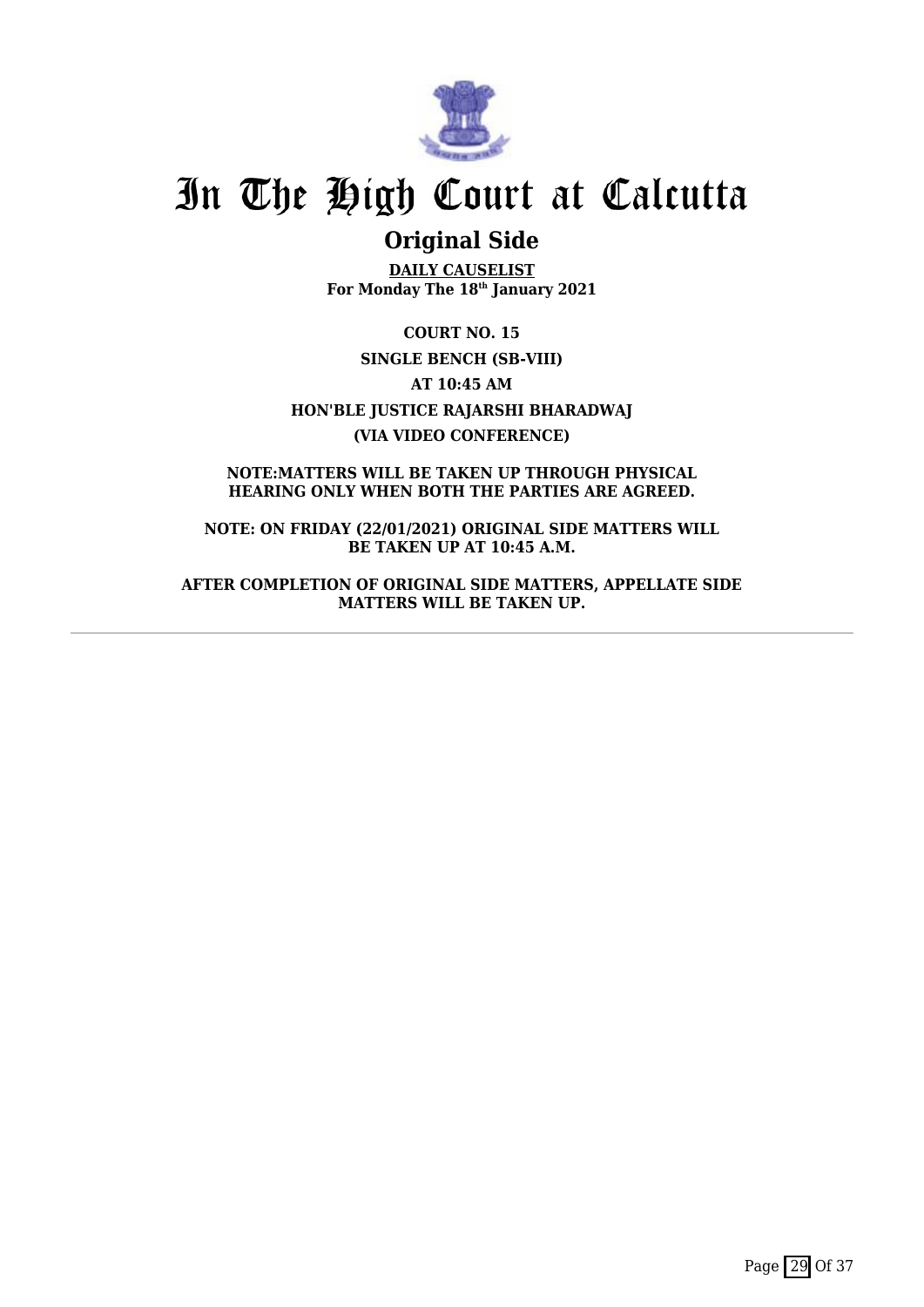

## **Original Side**

**DAILY CAUSELIST For Monday The 18th January 2021**

**COURT NO. 10 SINGLE BENCH (SB-X) AT 10:45 AM HON'BLE JUSTICE RAVI KRISHAN KAPUR (VIA VIDEO CONFERENCE)**

**NOTE:MATTERS WILL BE TAKEN UP THROUGH PHYSICAL HEARING ONLY WHEN BOTH THE PARTIES ARE AGREED.**

**NOTE: (I) ORIGINAL SIDE MENTIONING EVERY WEDNESDAY AND THURSDAY AT 10:45 A.M.**

**(II) ORIGINAL SIDE MATTERS WILL BE TAKEN UP EVERY WEDNESDAY AND THURSDAY AT 10:45 A.M. BEFORE APPELLATE SIDE MATTERS. AFTER COMPLETION OF ORIGINAL SIDE MATTERS, APPELLATE SIDE MATTERS WILL BE TAKEN UP**

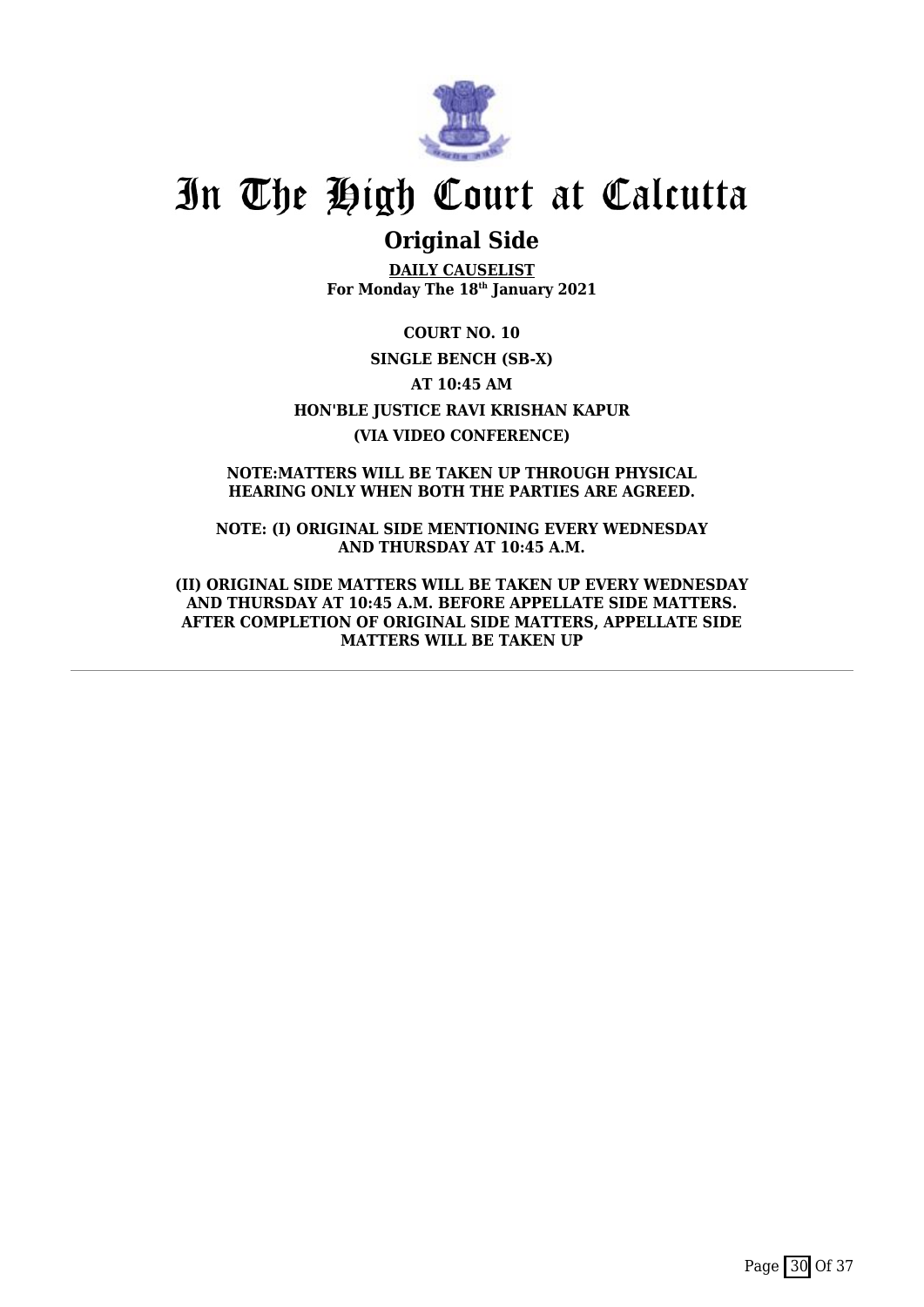

## **Original Side**

**DAILY CAUSELIST For Monday The 18th January 2021**

**COURT NO. 23 SINGLE BENCH (SB-XI) AT 2:00 PM HON'BLE JUSTICE ARINDAM MUKHERJEE (VIA VIDEO CONFERENCE)**

#### **NOTE:MATTERS WILL BE TAKEN UP THROUGH PHYSICAL HEARING ONLY WHEN BOTH THE PARTIES ARE AGREED.**

### **NOTE: 1) ORIGINAL SIDE MATTERS SHALL BE TAKEN UP EVERYDAY AT 2:00 P.M.**

**2) ORDINARILY, SPECIALLY ASSIGNED MATTERS SHALL BE TAKEN UP ON FRIDAY AT 2:00 P.M.**

**3) AFTER COMPLETION OF ORIGINAL SIDE MATTERS, IF TIME PERMITS, APPELLATE SIDE MATTERS SHALL BE AGAIN TAKEN UP.**

### **COURT APPLICATIONS UNDER ART.226**

| $\mathbf{1}$ | WPO/165/2020 | SHYAM KUMAR JAISWAL<br>VS<br>CESC LTD AND ANR                                                                           | L P MANOT AND CO                 |
|--------------|--------------|-------------------------------------------------------------------------------------------------------------------------|----------------------------------|
| 2            | WPO/29/2020  | SHRI BRIJ KISHORE SINGH, ADITYA DUTTA<br>PARTNER, M/S.BINDHYA<br><b>BASHINI TRADERS</b><br>VS<br>UNION OF INDIA AND ANR |                                  |
| 3            | WPO/79/2020  | MCNALLY BHARAT<br>ENGINEERING COMPANY<br>LIMITED AND ANR<br>VS<br><b>ASSISTANT</b><br>COMMISSIONER OF THE               | A.K.DEY AND<br><b>ASSOCIATES</b> |

INCOME TAX, CIRCLE 1(1)

AND 6 OTHERS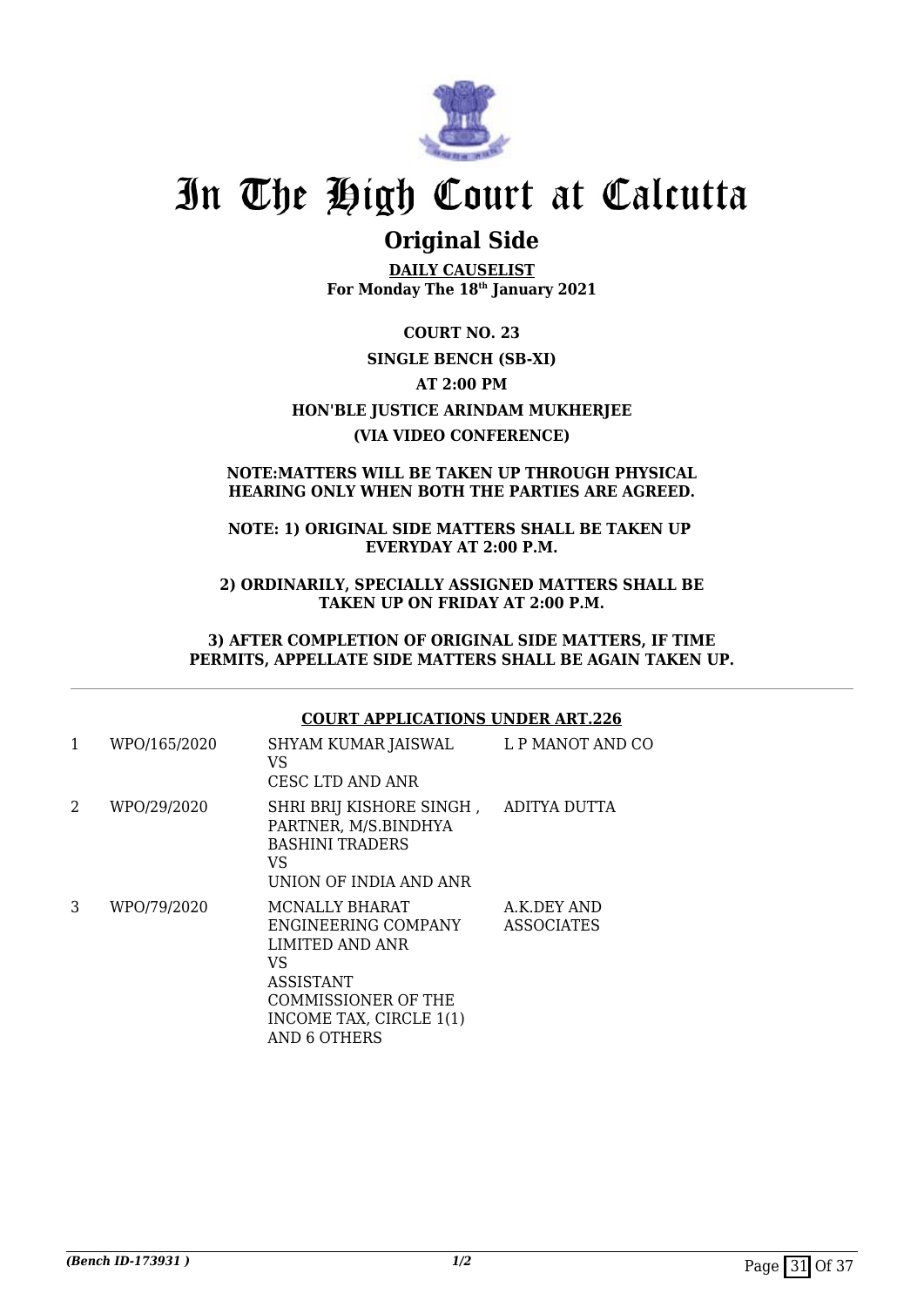| 4  | WPO/80/2020  | MCNALLY BHARAT<br>ENGINEERING COMPANY<br><b>LIMITED AND ANR</b><br>VS.<br>ASSISTANT<br>COMMISSIONER OF THE<br>INCOME TAX, CIRCLE 1(1),<br>KOLKATA AND 6 OTHERS | A.K.DEY AND<br><b>ASSOCIATES</b> |
|----|--------------|----------------------------------------------------------------------------------------------------------------------------------------------------------------|----------------------------------|
| 5. | WPO/81/2020  | MCNALLY SAYAJI<br>ENGINEERING LIMITED<br>AND ANR<br>VS.<br>ASSISTANT<br><b>COMMISSIONER OF THE</b><br>INCOME TAX, CIRCLE 1(1),<br>KOLKATA AND 6 OTHERS         | A.K.DEY AND<br><b>ASSOCIATES</b> |
| 6  | WPO/386/2020 | M/S. EMAMI PAPER MILLS<br><b>LIMITED</b><br>VS<br>ASSISTANT<br><b>COMMISSIONER OF</b><br>CUSTOMS AND ORS.                                                      | <b>INDRANIL BANERJEE</b>         |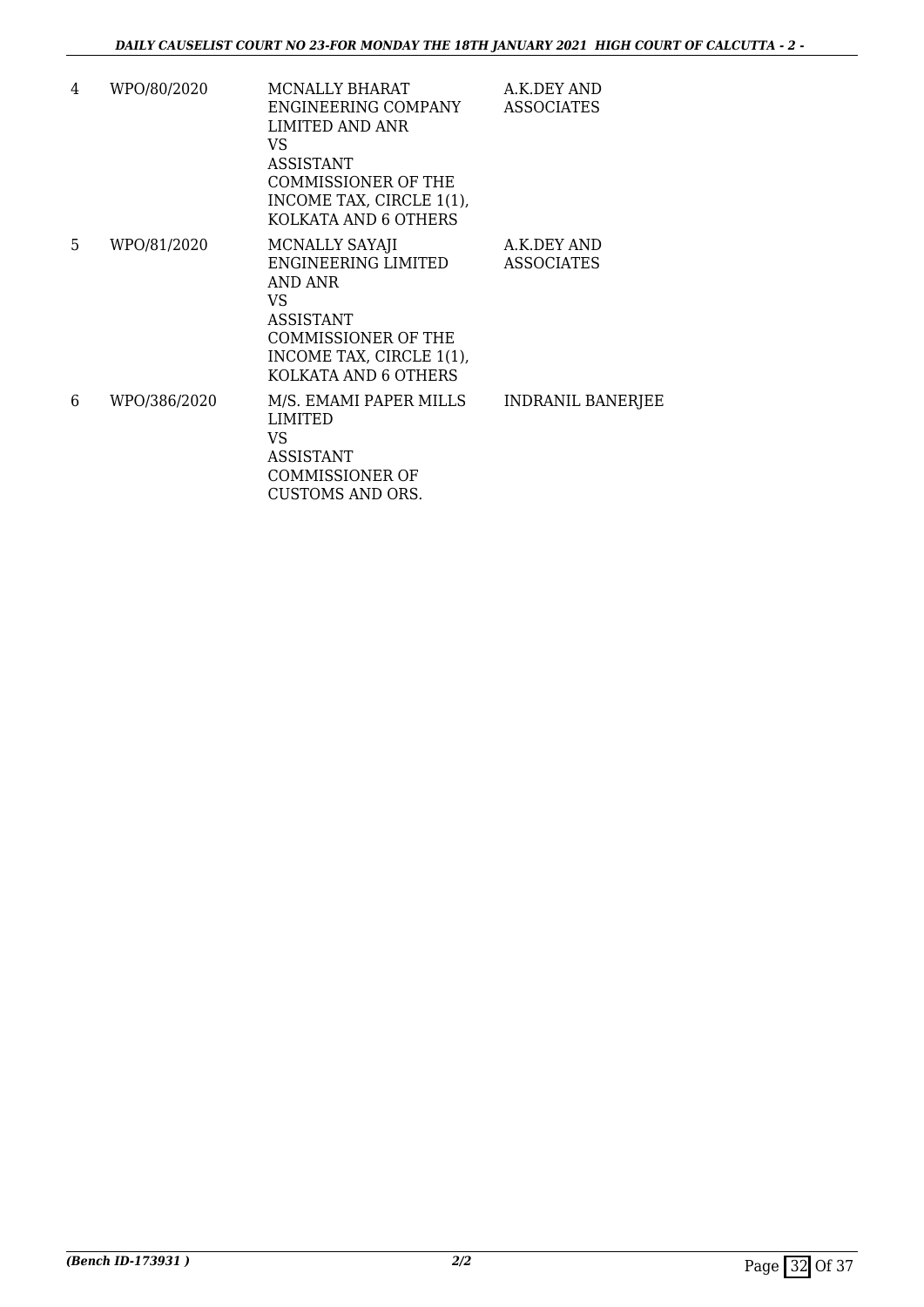

## **Original Side**

**DAILY CAUSELIST For Monday The 18th January 2021**

**COURT NO. 18 SINGLE BENCH (SB-XII) AT 10:45 AM HON'BLE JUSTICE BISWAJIT BASU (VIA VIDEO CONFERENCE)**

**NOTE:MATTERS WILL BE TAKEN UP THROUGH PHYSICAL HEARING ONLY WHEN BOTH THE PARTIES ARE AGREED.**

**NOTE: ORIGINAL SIDE MENTIONING WILL BE TAKEN UP AT 10:45 A.M**

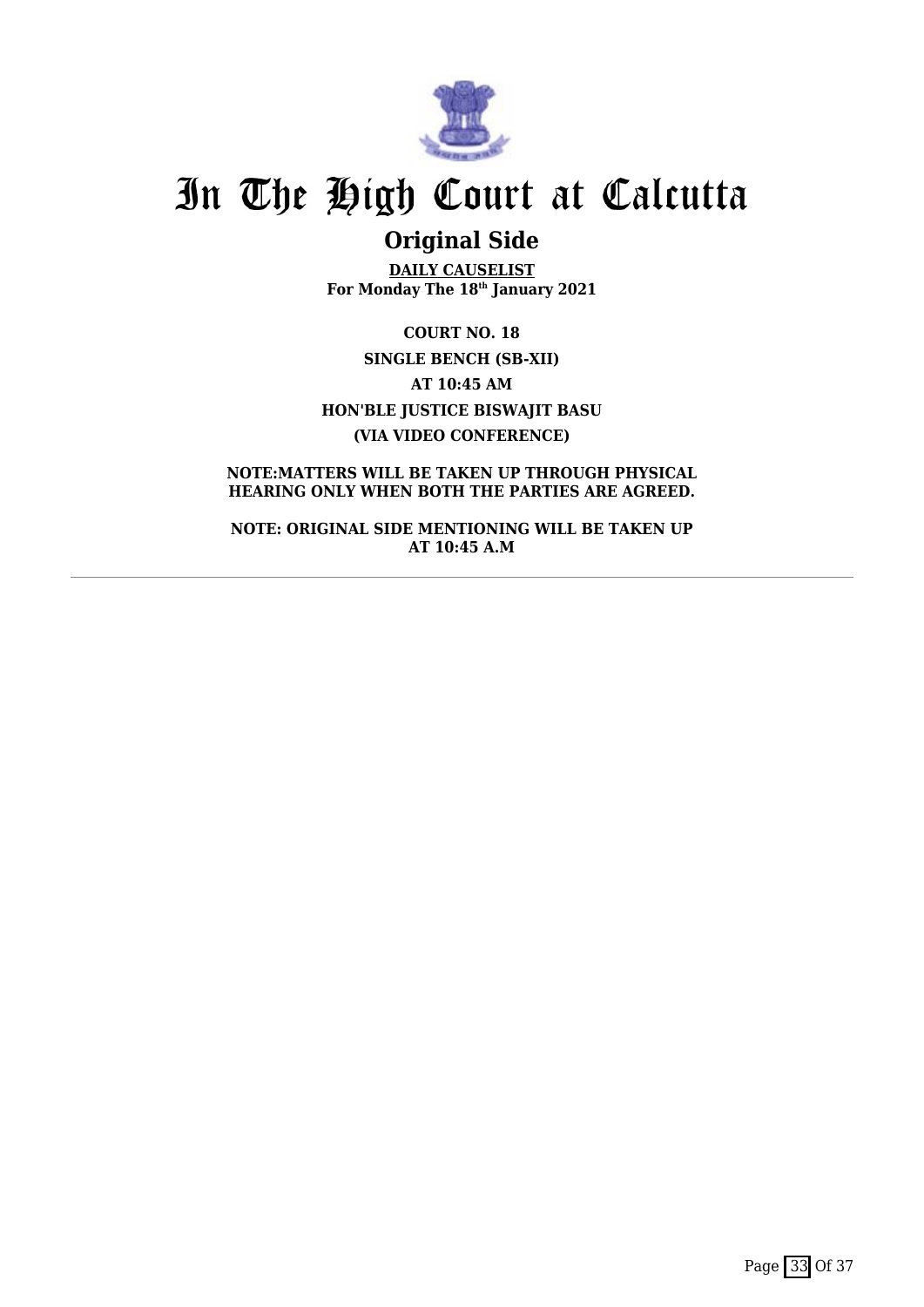

## **Original Side**

**DAILY CAUSELIST For Monday The 18th January 2021**

**COURT NO. 24 SINGLE BENCH (SB- XIII) AT 10:45 AM HON'BLE JUSTICE AMRITA SINHA (VIA VIDEO CONFERENCE)**

### **NOTE:MATTERS WILL BE TAKEN UP THROUGH PHYSICAL HEARING ONLY WHEN BOTH THE PARTIES ARE AGREED.**

#### **NOTE: ORIGINAL SIDE MATTERS WILL BE TAKEN UP AT THE FIRST SITTING OF THE COURT.**

#### **AFTER COMPLETION OF ORIGINAL SIDE MATTERS,APPELLATE SIDE MATTERS WILL BE TAKEN UP.**

### **NO PHYSICAL MENTIONING IN COURT.**

### **COURT APPLICATIONS UNDER ART.226**

| 1 | WPO/418/2019 | MAHBOOB ALAM<br>VS.<br>THE KOLKATA MUNICIPAL<br><b>CORPORATION AND ORS.</b>                               | SWARVANU SAHA                          |
|---|--------------|-----------------------------------------------------------------------------------------------------------|----------------------------------------|
| 2 | WPO/557/2019 | SUDIP KUSARYE AND ANR<br>VS.<br>KOLKATA MUNICIPAL<br><b>CORPORATION AND 4</b><br><b>OTHERS</b>            | <b>KOUSHIK</b><br><b>BHATTACHARYYA</b> |
| 3 | WPO/577/2019 | KRISHANA PRASAD SHAW<br>VS<br>THE KOLKATA MUNICIPAL<br>CORPORATION AND ORS                                | SK SAMIM AKHTER                        |
| 4 | WPO/182/2020 | MR. ARTAK SARGSYAN<br>VS<br>STATE OF WEST BENGAL<br>AND ORS.                                              | CHIRANJIB SINHA                        |
| 5 | WPO/434/2020 | <b>TRANSPARENCY BUILDERS</b><br>PVT LTD AND ANR<br>VS.<br>KOLKATA MUNICIPAL<br><b>CORPORATION AND ORS</b> | <b>AMIT GUPTA</b>                      |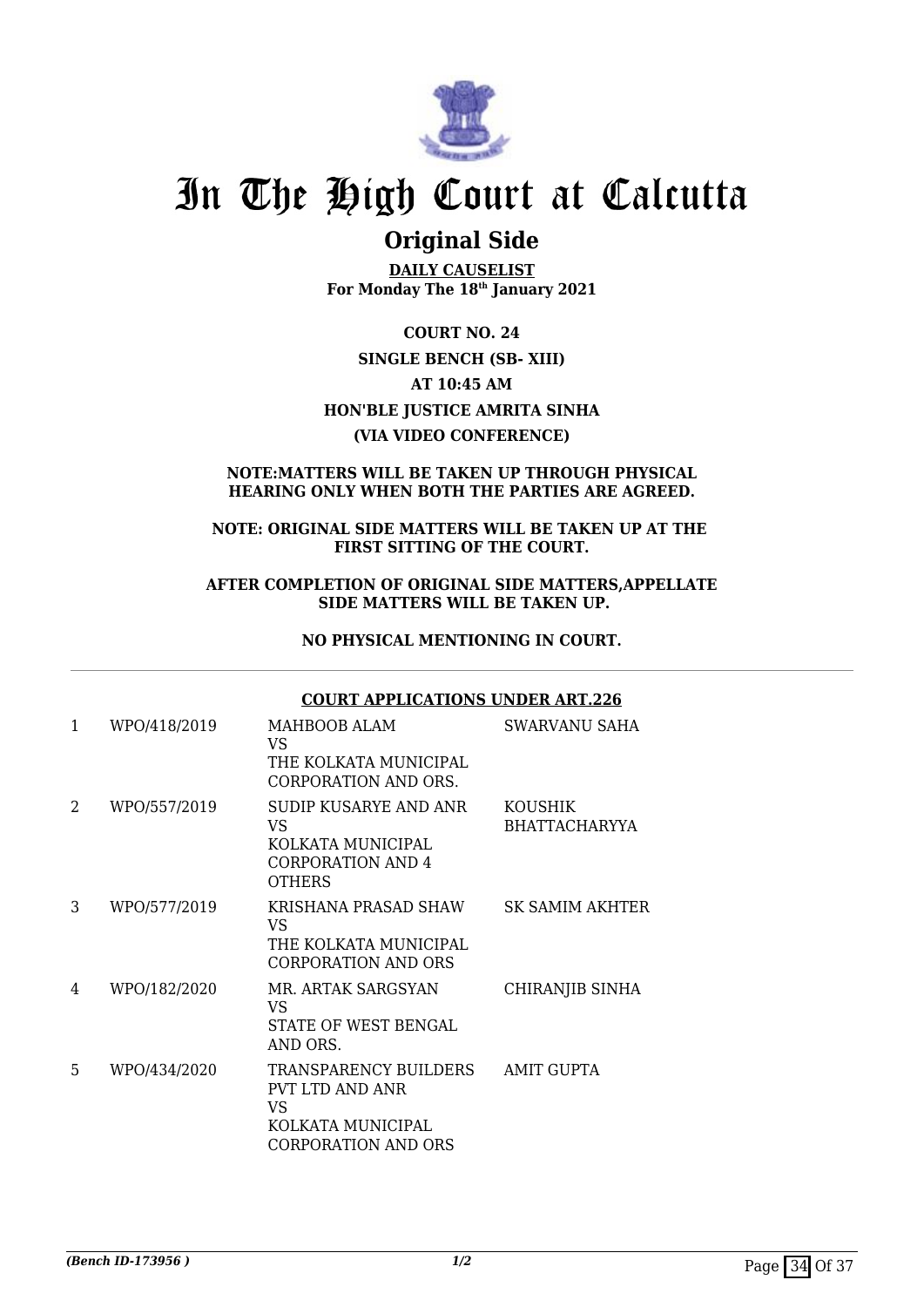6 WPO/438/2020 JUSTIN CONRAD NAGLE AND ORS. VS THE KOLKATA MUNICIPAL CORPORATION AND ORS. ABHIJIT SARKAR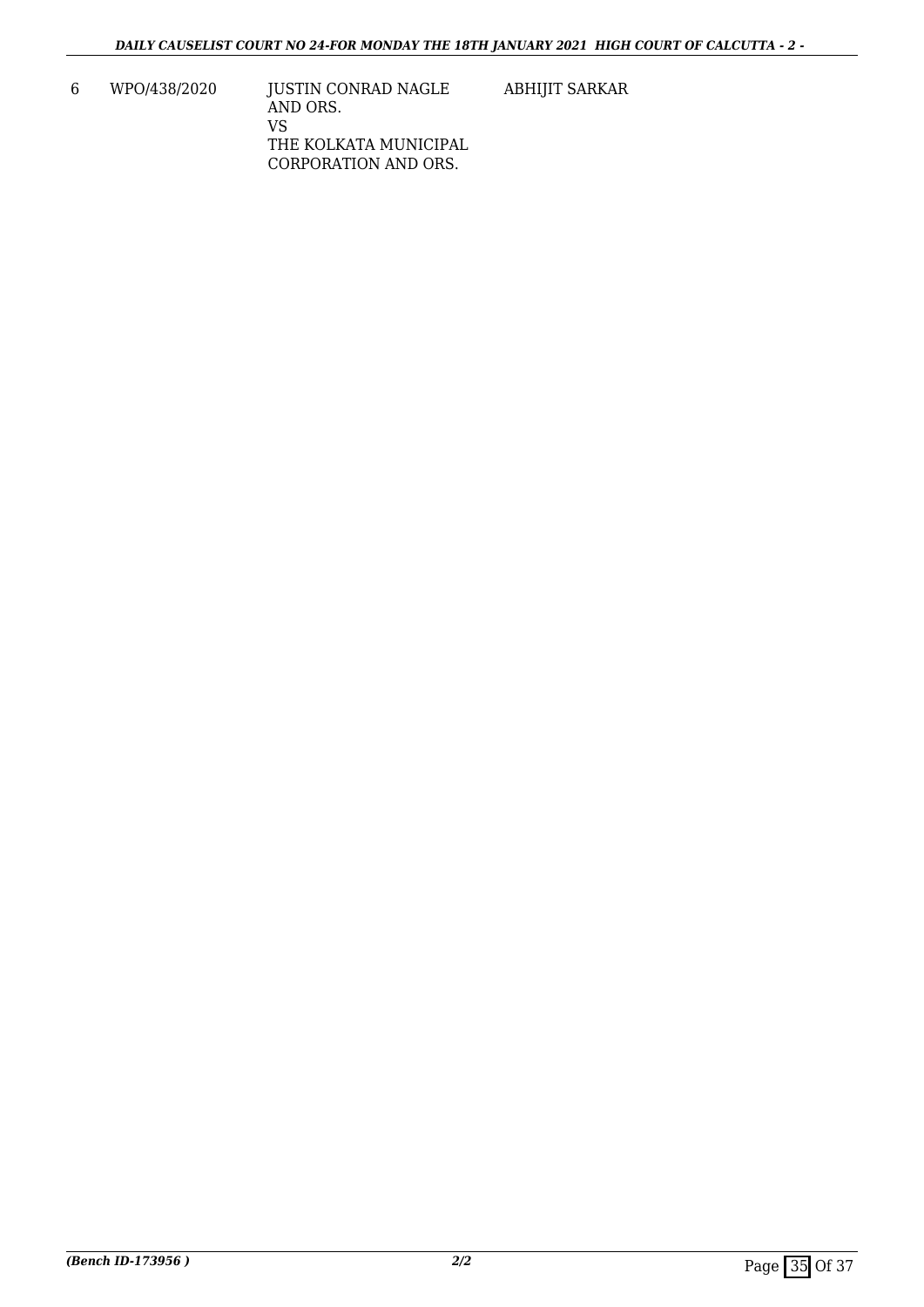

## **Original Side**

**DAILY CAUSELIST For Monday The 18th January 2021**

**COURT NO. 22 SINGLE BENCH (SB-XIV) AT 3:30 PM HON'BLE JUSTICE ABHIJIT GANGOPADHYAY (VIA VIDEO CONFERENCE)**

**NOTE:MATTERS WILL BE TAKEN UP THROUGH PHYSICAL HEARING ONLY WHEN BOTH THE PARTIES ARE AGREED**

**.NOTE: 1) ORIGINAL SIDE MATTERS WILL BE TAKEN UP EVERY TUESDAY AND THURSDAY AT 3:30 P.M.**

**2) MENTIONING ON THE ORIGINAL SIDE WILL BE ALLOWED EVERY TUESDAY AND THURSDAY AT 3:30 P.M**